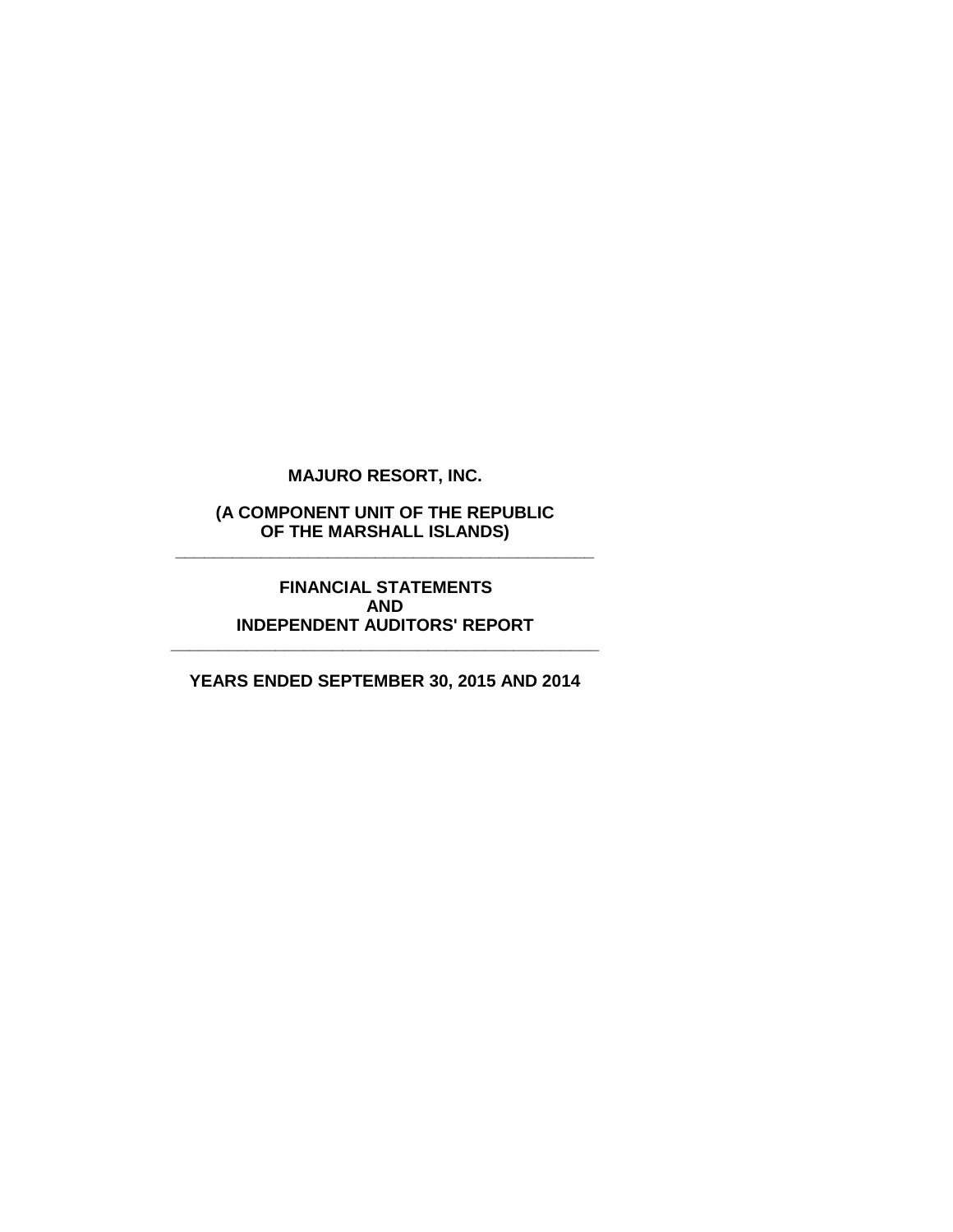## Years Ended September 30, 2015 and 2014 Table of Contents

|      |                                                                                                                                                                                                                                    | Page No.           |
|------|------------------------------------------------------------------------------------------------------------------------------------------------------------------------------------------------------------------------------------|--------------------|
| I.   | INDEPENDENT AUDITORS' REPORT                                                                                                                                                                                                       |                    |
| П.   | <b>MANAGEMENT'S DISCUSSION AND ANALYSIS</b>                                                                                                                                                                                        | 3                  |
| III. | <b>FINANCIAL STATEMENTS:</b>                                                                                                                                                                                                       |                    |
|      | <b>Statements of Net Position</b><br>Statements of Revenues, Expenses and Changes in Net Position<br><b>Statements of Cash Flows</b><br>Notes to Financial Statements                                                              | 8<br>9<br>10<br>11 |
| IV.  | INDEPENDENT AUDITORS' REPORT ON COMPLIANCE WITH<br><b>LAWS AND REGULATIONS</b>                                                                                                                                                     |                    |
|      | Independent Auditors' Report on Internal Control Over Financial<br>Reporting and on Compliance and Other Matters Based on an<br>Audit of Financial Statements Performed in Accordance with<br><b>Government Auditing Standards</b> | 20                 |
|      | Schedule of Findings and Responses                                                                                                                                                                                                 | 22                 |
|      |                                                                                                                                                                                                                                    | 26                 |
|      | Unresolved Prior Year Findings                                                                                                                                                                                                     |                    |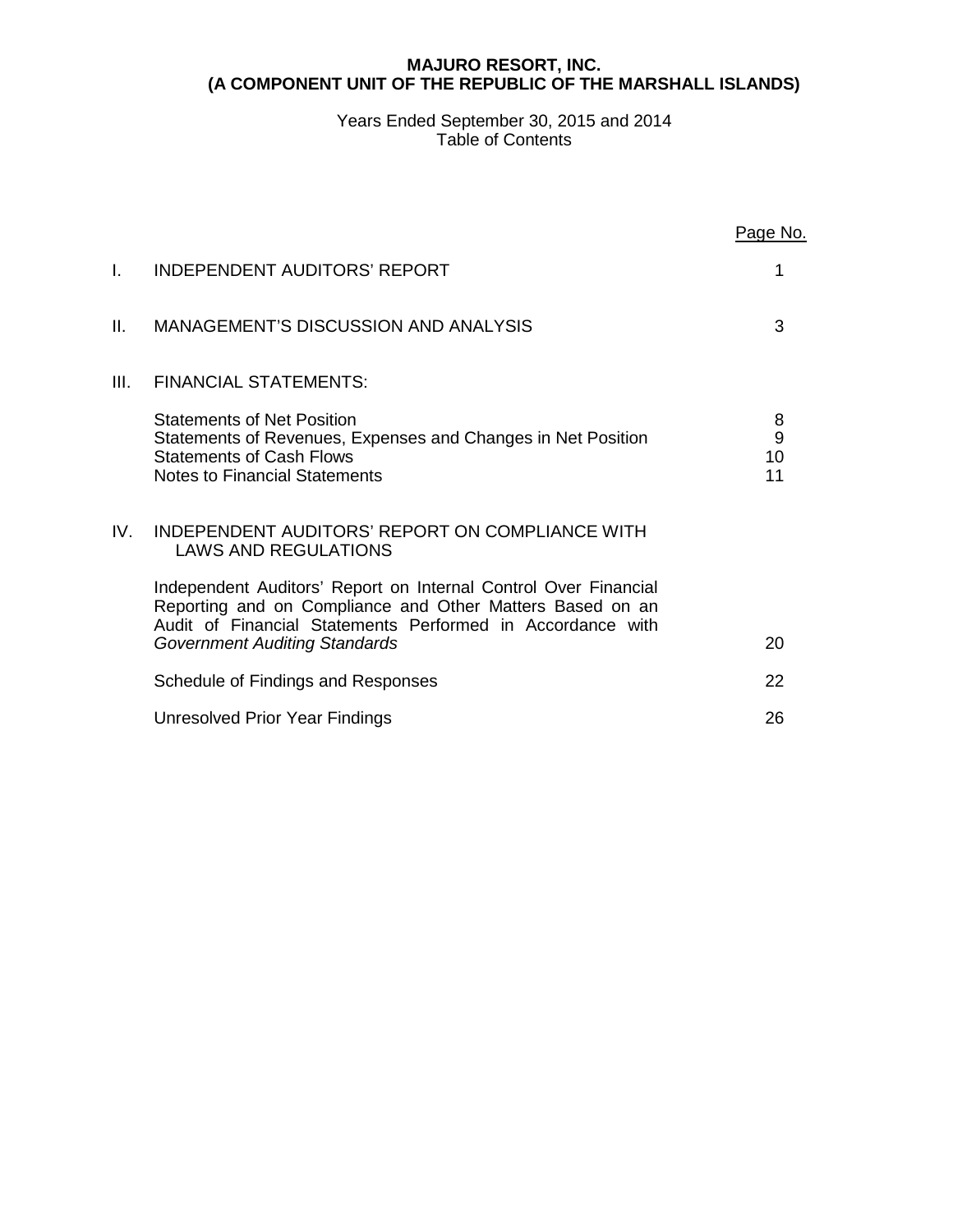

Deloitte & Touche LLP 361 South Marine Corps Drive Tamuning, GU 96913-3973 USA

Tel: (671)646-3884 Fax: (671)649-4932 www.deloitte.com

## **INDEPENDENT AUDITORS' REPORT**

Board of Directors Majuro Resort, Inc.:

## **Report on the Financial Statements**

We have audited the accompanying financial statements of Majuro Resort, Inc. (MRI), a component unit of the Republic of the Marshall Islands, which comprise the statements of net position as of September 30, 2015 and 2014, and the related statements of revenues, expenses and changes in net position and of cash flows for the years then ended, and the related notes to the financial statements.

#### *Management's Responsibility for the Financial Statements*

Management is responsible for the preparation and fair presentation of these financial statements in accordance with accounting principles generally accepted in the United States of America; this includes the design, implementation, and maintenance of internal control relevant to the preparation and fair presentation of financial statements that are free from material misstatement, whether due to fraud or error.

#### *Auditors' Responsibility*

Our responsibility is to express an opinion on these financial statements based on our audits. We conducted our audits in accordance with auditing standards generally accepted in the United States of America and the standards applicable to financial audits contained in *Government Auditing Standards*, issued by the Comptroller General of the United States. Those standards require that we plan and perform the audit to obtain reasonable assurance about whether the financial statements are free from material misstatement.

An audit involves performing procedures to obtain audit evidence about the amounts and disclosures in the financial statements. The procedures selected depend on the auditor's judgment, including the assessment of the risks of material misstatement of the financial statements, whether due to fraud or error. In making those risk assessments, the auditor considers internal control relevant to the entity's preparation and fair presentation of the financial statements in order to design audit procedures that are appropriate in the circumstances, but not for the purpose of expressing an opinion on the effectiveness of the entity's internal control. Accordingly, we express no such opinion. An audit also includes evaluating the appropriateness of accounting policies used and the reasonableness of significant accounting estimates made by management, as well as evaluating the overall presentation of the financial statements.

We believe that the audit evidence we have obtained is sufficient and appropriate to provide a basis for our audit opinion.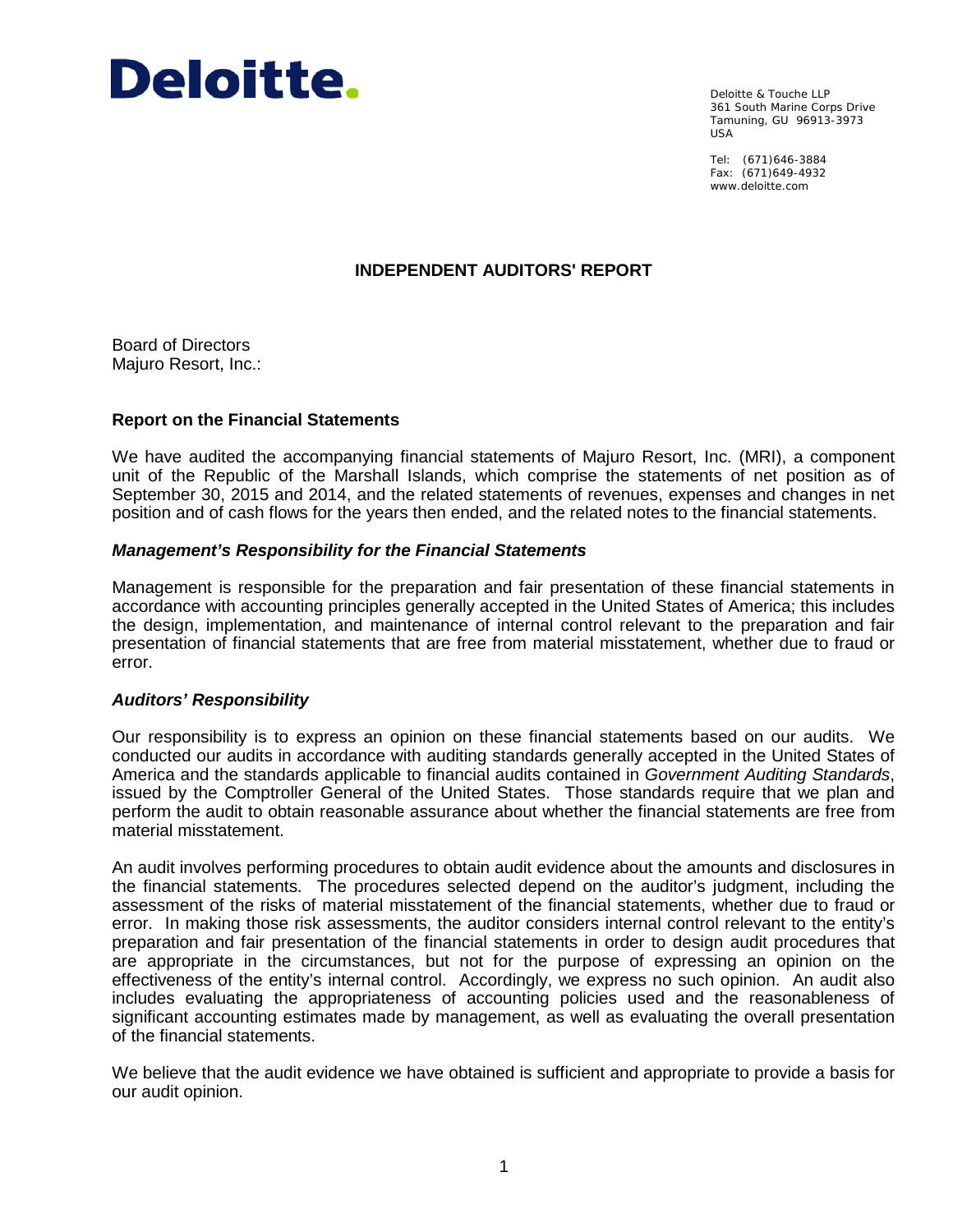## *Opinion*

In our opinion, the financial statements referred to above present fairly, in all material respects, the financial position of Majuro Resort, Inc. as of September 30, 2015 and 2014, and the results of its operations and its cash flows for the years then ended in accordance with accounting principles generally accepted in the United States of America.

## *Emphasis-of-Matter*

#### *Going Concern*

The accompanying financial statements have been prepared assuming that MRI will continue as a going concern. As discussed in Note 7 to the financial statements, MRI's recurring losses from operations raise substantial doubt about its ability to continue as a going concern. Management's plans concerning these matters are also discussed in Note 7 to the financial statements. The financial statements do not include any adjustments that might result from the outcome of this uncertainty. Our opinion is not modified with respect to this matter.

## *Other Matters*

#### *Required Supplementary Information*

Accounting principles generally accepted in the United States of America require that the management's discussion and analysis on pages 3 to 7 be presented to supplement the financial statements. Such information, although not a part of the financial statements, is required by the Governmental Accounting Standards Board who considers it to be an essential part of financial reporting for placing the financial statements in an appropriate operational, economic, or historical context. We have applied certain limited procedures to the required supplementary information in accordance with auditing standards generally accepted in the United States of America, which consisted of inquiries of management about the methods of preparing the information and comparing the information for consistency with management's responses to our inquiries, the financial statements, and other knowledge we obtained during our audit of the financial statements. We do not express an opinion or provide any assurance on the information because the limited procedures do not provide us with sufficient evidence to express an opinion or provide any assurance.

## **Other Reporting Required by** *Government Auditing Standards*

In accordance with *Government Auditing Standards*, we have also issued our report dated August 18, 2016, on our consideration of MRI's internal control over financial reporting and on our tests of its compliance with certain provisions of laws, regulations, contracts, and grant agreements and other matters. The purpose of that report is to describe the scope of our testing of internal control over financial reporting and compliance and the results of that testing, and not to provide an opinion on internal control over financing reporting or on compliance. That report is an integral part of an audit performed in accordance with *Government Auditing Standards* in considering MRI's internal control over financial reporting and compliance.

loite Harlet

August 18, 2016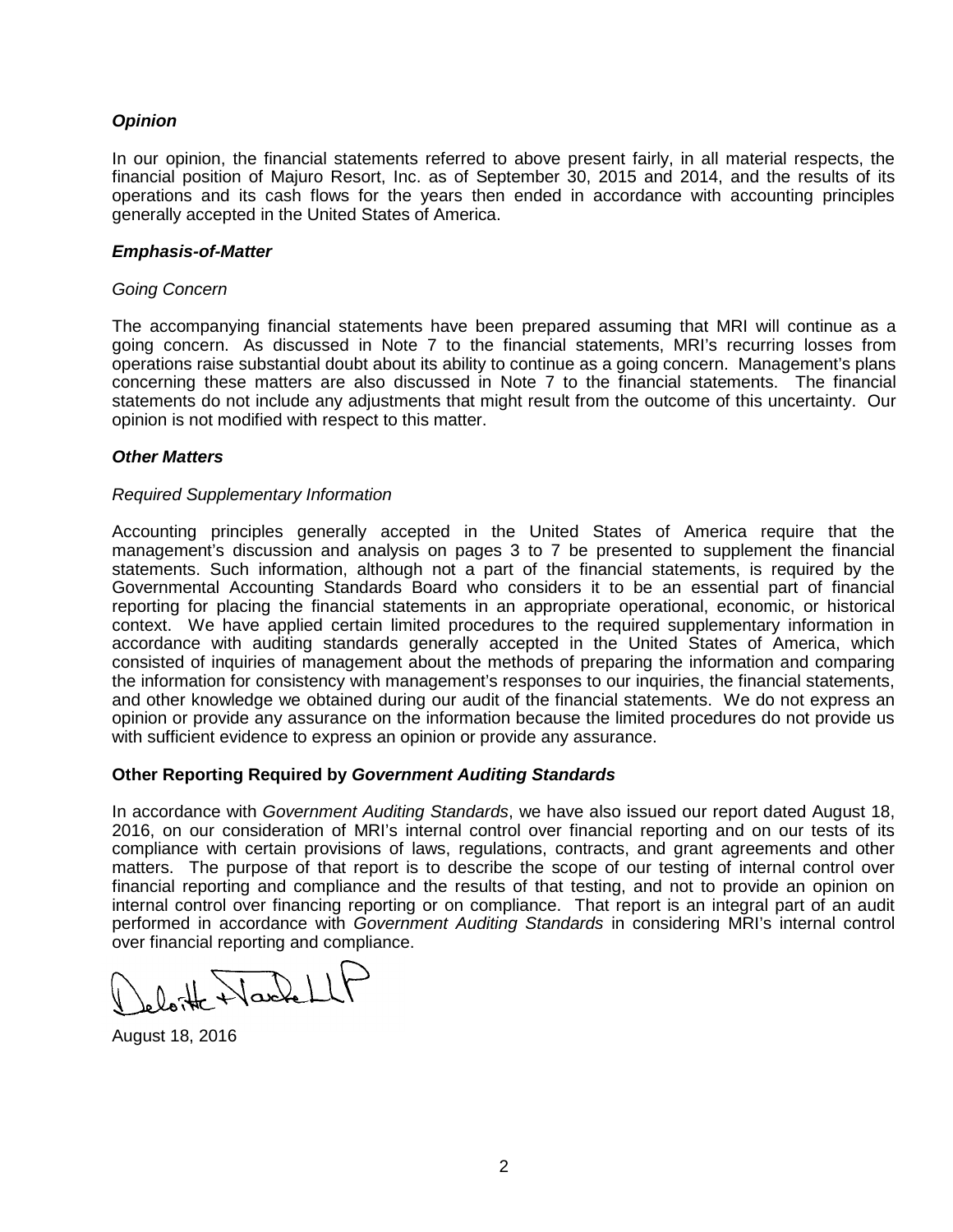Management's Discussion and Analysis Years Ended September 30, 2015 and 2014

This section of the Majuro Resort, Inc. (MRI) annual financial report presents our discussion and analysis of MRI's financial performance for the fiscal year that ended on September 30, 2015. The discussion and analysis should be read in conjunction with the audited financial statements, which follow this section.

# **Financial Highlights**

Total assets decreased by \$187,746 or 9% from \$2,051,101 in 2014 to \$1,863,355 in 2015.

Gross operating revenues for 2015 were \$3,134,606 and represent an increase of \$141,878 or 5% compared to 2014. Compared to FY2013, total operating revenues was higher by \$427,377 or 16%. The increase in FY2015 operating revenues was the combined effect of the increased revenue performance in the rooms by \$36,918, which can be largely attributed to the increase in average room rate; increase in food and beverage revenue by \$165,451; and decrease in other revenue by \$64,480.

Total departmental operating profit for the full twelve-month period was \$1,572,311 compared to 2014, which was \$1,257,651 or an increase of \$314,660 or 25%. This also represents an increase over 2013 departmental profit by \$697,546 or 80%. As a percentage of total revenues, overall departmental operating profit for 2015 was at 50%, which represents 8% and 18% higher than 2014 and 2013, respectively.

Operating expenses for 2015 amounted to \$1,663,473 compared to 2014, which was \$1,656,290 or an increase of \$7,183 or 0.4%. As a percentage of total revenues, overall operating expenses for 2015 was at 53%, which represents a decrease of 2% and 9% in 2014 and 2013, respectively. The slight increase in operating expenses during the year was primarily attributable to the increase in maintenance costs offset by a decrease in utility and sales and marketing costs.

## **Financial Analysis**

The Statement of Net Position and the Statement of Revenues, Expenses and Changes in Net Position provide an indication of MRI's financial condition. MRI's net position reflects the difference between assets and liabilities. A summary of MRI's Statement of Net Position is presented below:

|                                                  | 2015                       | 2014                      | 2013                       |
|--------------------------------------------------|----------------------------|---------------------------|----------------------------|
| Current and other assets<br>Capital assets       | \$<br>507,615<br>1,355,740 | 474.474<br>S<br>1,576,627 | 495,430<br>\$<br>1,790,828 |
| Total assets                                     | 1,863,355<br>\$            | \$2,051,101               | 2,286,258<br>\$            |
| <b>Current liabilities</b><br>Net position:      | \$1,310,794                | \$1,403,307               | \$1,321,873                |
| Net investment in capital assets<br>Unrestricted | 1,355,740<br>(803, 179)    | 1,576,627<br>(928, 833)   | 1,790,828<br>(826, 443)    |
| Total net position                               | 552,561                    | 647,794                   | 964,385                    |
| Total liabilities and net position               | 1,863,355                  | 2,051,101<br>\$           | 2,286,258<br>\$.           |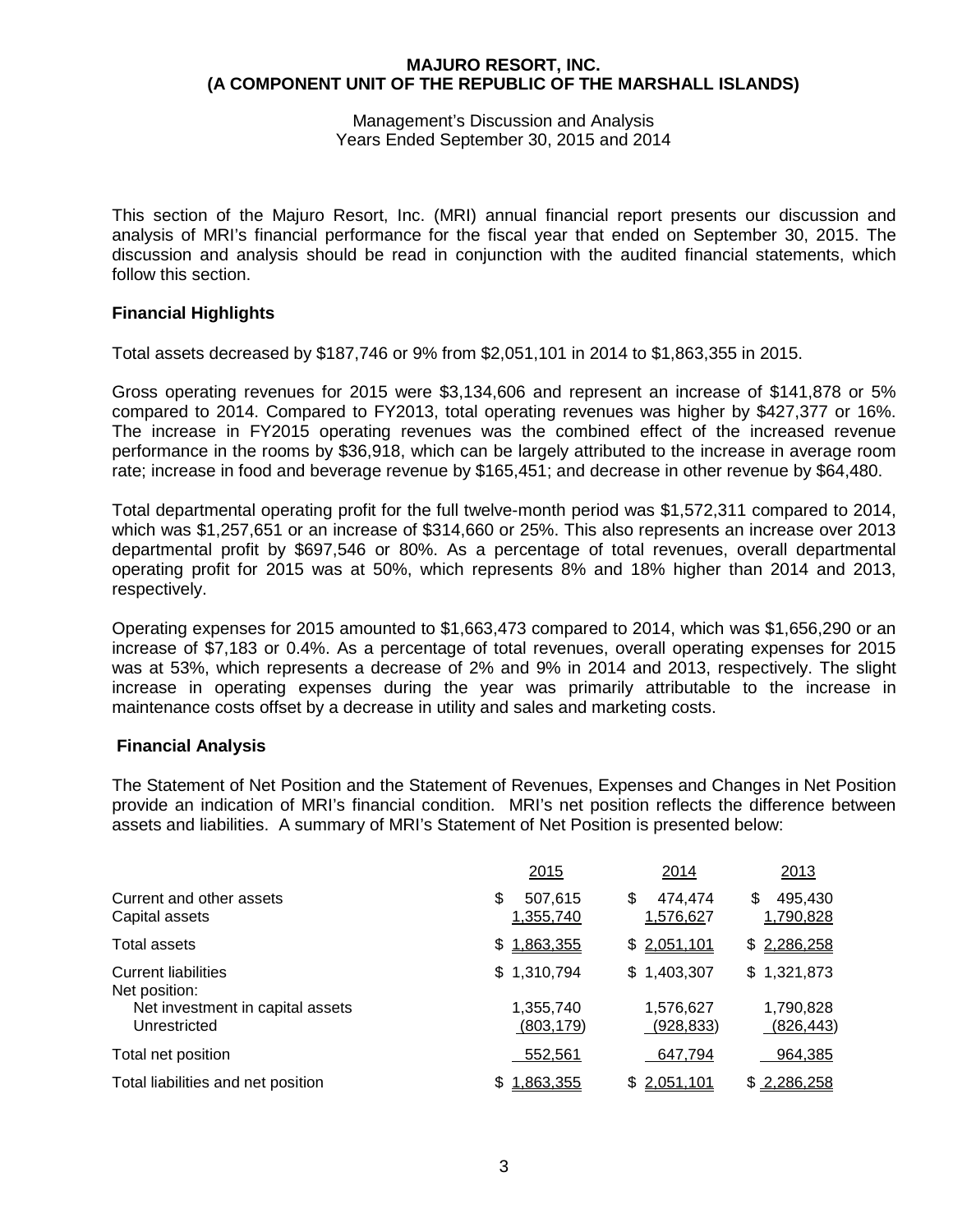### Management's Discussion and Analysis Years Ended September 30, 2015 and 2014

Total assets decreased by \$187,746 or 9% from \$2,051,101 in 2014 to \$1,863,355 in 2015. The decrease in the total assets was the effect of the decrease in allowance for doubtful accounts by \$52,399 and decrease in receivables by \$78,385 from both food and beverage and hotel rooms. Receivables mainly comprise government and government-related agencies in which the hotel experienced a slow turnover over the past years. There has been a decrease in net book value of capital assets by \$220,887. Inventories and prepayments increased by \$13,439 and \$9,993, respectively.

On the other hand, total liabilities decreased by \$92,513 or 7% from \$1,403,307 in 2014 to \$1,310,794 in 2015. MRI's liabilities decreased due to an increase in its ability to pay utilities and amounts due to affiliates.

A summary of MRI's Statement of Revenues, Expenses and Changes in Net Position is presented below:

|                                        | 2015            | 2014            | 2013            |
|----------------------------------------|-----------------|-----------------|-----------------|
| Revenues:                              |                 |                 |                 |
| Rooms                                  | 1,625,950<br>\$ | \$1,589,032     | \$1,313,827     |
| Food and beverage                      | 1,443,518       | 1,278,067       | 1,336,733       |
| Telephone                              | 6,462           | 2,473           | 4,045           |
| <b>Others</b>                          | 58,676          | 123,156         | 52,624          |
|                                        | 3,134,606       | 2,992,728       | 2,707,229       |
| Less bad debts recovery (expense)      | 52,399          | (185, 452)      | <u>(93,227)</u> |
|                                        | 3,187,005       | 2,807,276       | 2,614,002       |
| Cost of sales and services:            |                 |                 |                 |
| Rooms                                  | 388,367         | 383,411         | 397,641         |
| Food and beverage                      | 1,184,275       | 1,125,466       | 1,294,779       |
| Telephone                              | 9,469           | 15,800          | 26,727          |
| <b>Others</b>                          | 32,583          | 24,948          | 20,090          |
|                                        | 1,614,694       | 1,549,625       | 1,739,237       |
| Department gross profit (loss):        |                 |                 |                 |
| Rooms                                  | 1,020,169       | 822,959         | 1,289,983       |
| Food and beverage                      | 259,243         | 152,601         | 41,954          |
| Telephone                              | (3,007)         | (13, 327)       | (22, 682)       |
| <b>Others</b>                          | 26,092          | 98,208          | 32,534          |
| Total gross profit                     | 1,572,311       | 1,257,651       | 874,765         |
| Operating expenses                     | 1,663,473       | 1,656,290       | 1,669,549       |
| Non-operating revenues (expenses), net | (4,071)         | 82,048          | 316,517         |
| Forgiveness of debt                    |                 |                 | 2,365,635       |
| Change in net position                 | \$<br>(95, 233) | \$<br>(316,591) | 1,887,368<br>\$ |

The Statement of Revenues, Expenses and Changes in Net Position identify various revenue and expense items that impact the change in net position. Gross operating revenues for 2015 were \$3,134,606 and represent an increase of \$141,878 or 5% compared to 2014. Room revenues for 2015 increased by \$36,918 or 2% from 2014 and increased by \$312,123 or 24% from 2013. The average occupancy ratio increased in 2015 to 50.75% from 49.41% in 2014 while average room rate decreased from \$61.23 in 2014 to \$60.73 in 2015. Food and beverage revenue for 2015 was \$1,443,518, which showed an increase of \$165,451 over 2014 and an increase of \$106,785 over 2013. Meanwhile, telephone revenues and revenues from other operating departments posted a net decrease of \$60,491 as compared to last year.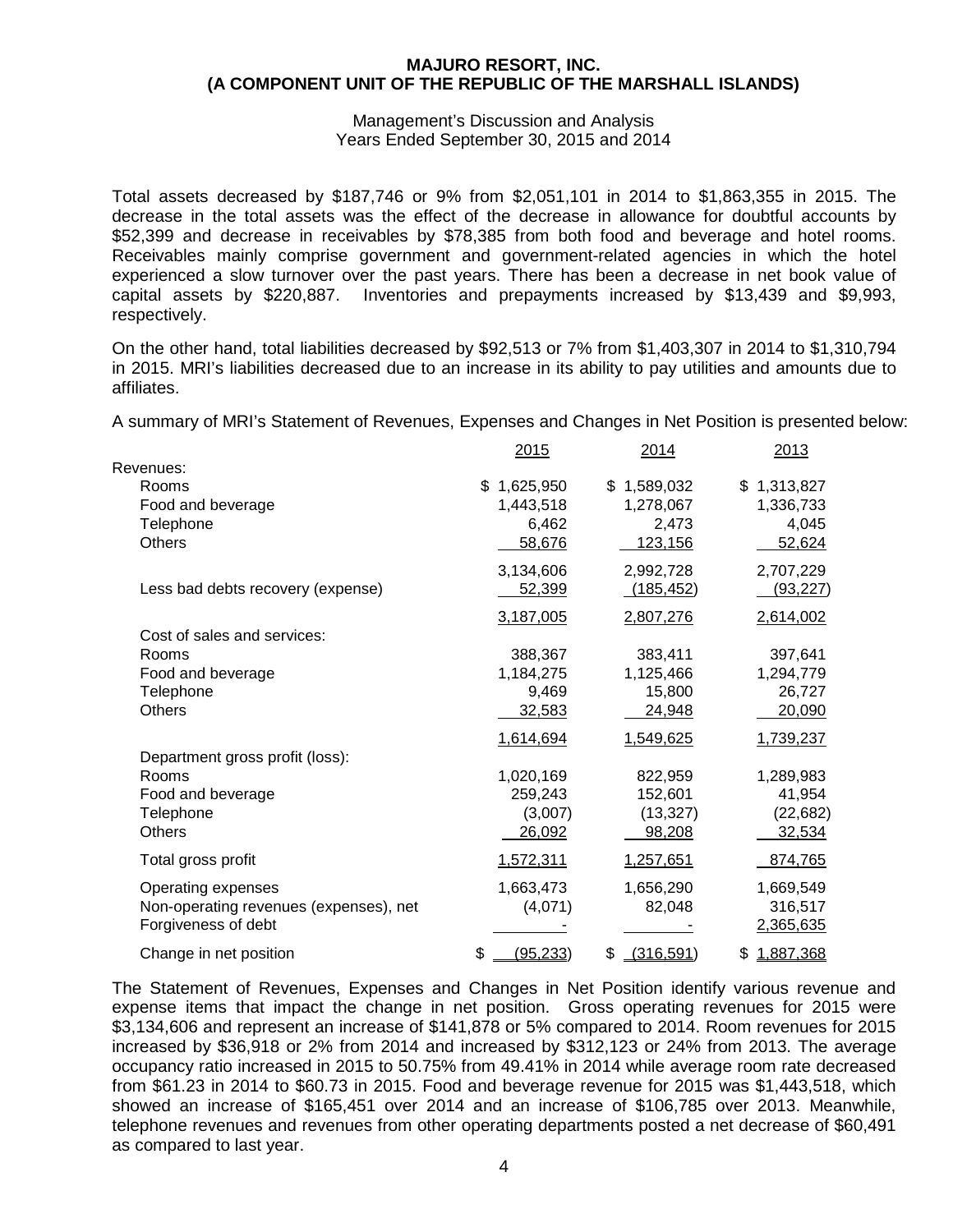Management's Discussion and Analysis Years Ended September 30, 2015 and 2014

The following graph shows the major components of revenue for financial periods 2015, 2014 and 2013, all of which cover a twelve (12) month period ending September 30.



# **Statement of Hotel Occupancy Performance**

The following table shows a comparison of financial and statistical information affecting room revenue performance for the years 2015, 2014, 2013, 2012 and 2011.

Financial information for all the years represents a twelve-month period ending September 30.

| <b>Occupancy Performance</b> | 2015        | 2014        | 2013        | 2012        | 2011        |
|------------------------------|-------------|-------------|-------------|-------------|-------------|
|                              |             |             |             |             |             |
| % of total occupancy         | 50.75%      | 49.41%      | 45.04%      | 47.96%      | 47.56%      |
| Average rate                 | \$<br>60.73 | \$<br>61.23 | \$<br>55.50 | \$<br>45.27 | \$<br>50.75 |
| % of paid occupancy          | 50.66%      | 49.33%      | 44.97%      | 47.87%      | 47.46%      |
| Average rate                 | \$<br>61.06 | \$<br>61.33 | \$<br>55.59 | \$<br>45.35 | \$<br>50.86 |
|                              |             |             |             |             |             |
| Group rooms                  |             |             |             | ۰           |             |
| % of total occupancy         |             |             |             | -           |             |
| Average rate                 |             |             |             | -           |             |

Paid occupancy ratio in 2015 was 51% as compared to 49% in 2014 and 45% in 2013.

The hotel paid occupancy ratio for the current year has increased over the past two (2) years while the average paid room rate for the current year has slightly decreased.

## **Operating Expenses**

Total operating expenses increased by \$7,183 from \$1,656,290 in 2014 to \$1,663,473 in 2015 as a result of the increase in maintenance expense offset by the decrease in utilities and marketing expenses. As a percentage of total revenues, operating expenses for 2015 represents 53% or a decrease of 2% compared to 2014 and 9% decrease over 2013.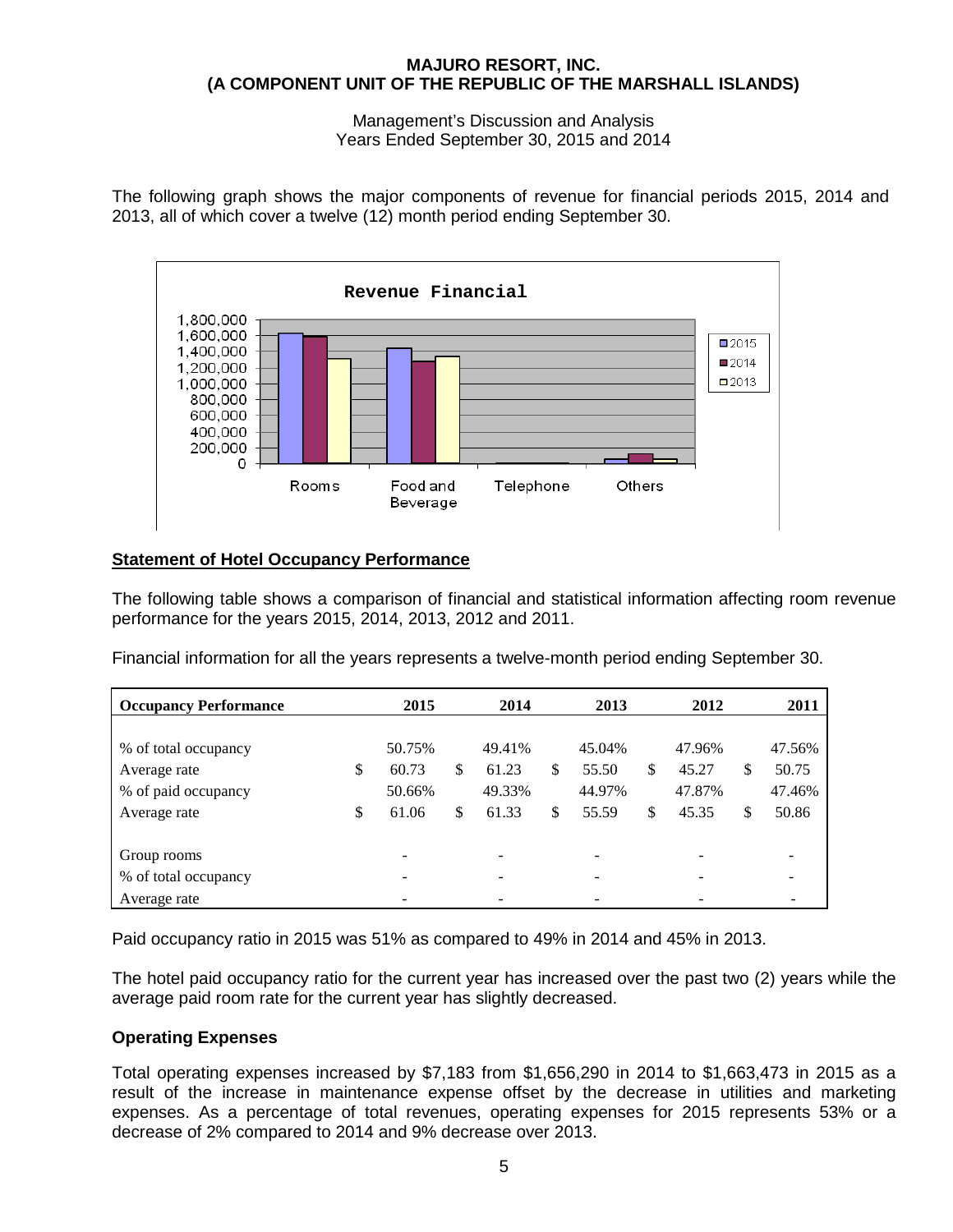Management's Discussion and Analysis Years Ended September 30, 2015 and 2014

Utility costs showed a substantial decrease of \$65,559 from \$610,606 in 2014 to \$545,047 in 2015. The decrease was primarily contributed by the efforts of MRI to change old equipment to energy saver, change of water heater even with the increase in energy rate. General and administrative expenses showed an increase of \$23,027, depreciation posted an increase of \$19,126 while the maintenance cost increased by \$32,359.

The following graph shows the major components of operating expenses for financial periods 2015, 2014 and 2013, all of which cover a twelve (12) month period ending September 30.



# **Capital Assets and Debt**

Net capital assets decreased by \$220,887 due to increase in accumulated depreciation from its acquisitions and building improvement. Certain capital equipment was purchased to replace damaged equipment due to wear and tear. MRI had various capital projects such as relocation of the hotel lobby, additional purchase of air conditioning units and other reinforcements. There was also an increase in motor vehicles with the purchase of a pick-up truck used by the General Manager during the year.

A summary of MRI's capital assets is presented below**:**

|                          |   | 2015        | 2014            |    | 2013        |
|--------------------------|---|-------------|-----------------|----|-------------|
| Building and structure   | S | 2,580,460   | \$<br>2,547,970 | \$ | 2,543,390   |
| Furniture and fixtures   |   | 1,438,871   | 1,342,770       |    | 1,238,720   |
| Office equipment         |   | 244,090     | 241,105         |    | 228,226     |
| Other equipment          |   | 113,638     | 109,838         |    | 104,983     |
| Motor vehicles           |   | 229,916     | 200,038         |    | 173,588     |
| At Cost                  |   | 4,606,975   | 4,441,721       |    | 4,288,907   |
| Accumulated depreciation |   | (3,251,235) | (2,865,094)     |    | (2,498,079) |
| Net Book Value           |   | 1.355.740   | \$<br>1,576,627 | S  | 1,790,828   |

For additional information concerning capital assets, please see note 4 to the financial statements.

MRI did not incur any long-term debt during 2015 nor was any such debt due and outstanding at year end.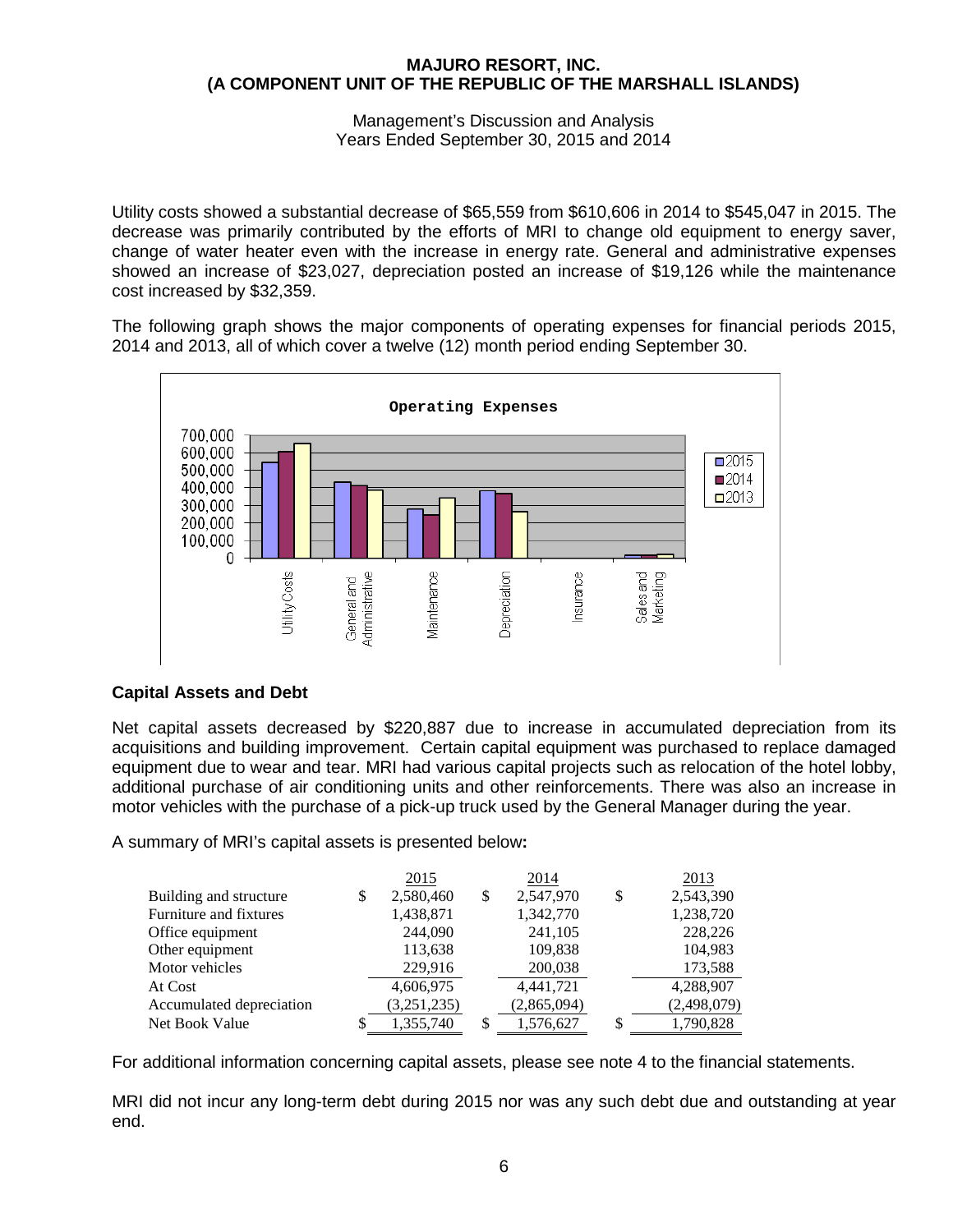Management's Discussion and Analysis Years Ended September 30, 2015 and 2014

Management's Discussion and Analysis for the year ended September 30, 2014 is set forth in the report on the audit of MRI's financial statements dated September 21, 2015. That Discussion and Analysis explains the major factors impacting the 2014 financial statements and may be obtained from the contact information below.

## **Economic Factors and Next Year's Performance**

The following factors may have a great impact on next year's operations:

MRI has been aggressively promoting the destination through outside sales agents such as Booking.com. It has also opened its doors to Japanese tourists and other countries to continually promote the tourism industry. Exposure to travel magazines, travel agents, wholesalers, retailers as well as the general public is being accomplished through a combination of advertising, public relations, direct marketing, trade shows and promotions.

The RMI Government is now playing an active role in promoting the Marshall Islands to generate sufficient numbers of visitors through conferences, workshops, trainings and seminars that is being sponsored and hosted by the RMI.

There is a continuous growth in guest arrivals brought about by the service provided by Nauru Airlines between Majuro, FSM and Australia. This will have a great impact in the tourism industry and country as a whole. With the current number of visitors to Majuro, MRI management is optimistic about the amount of increase in room revenues for 2016. Upcoming conferences and seminars that will be hosted by RMI for 2016 will also give us an advantage in hotel room occupancy as well as the food and beverage operations.

Combined efforts in searching for ways to increase collections and cut on costs and expenses to improve cash flow and help generate funds in order to meet obligations. MRI new management has established measures to improve its collection campaign in order to recover long-outstanding receivables.

## **Additional Financial Information**

The discussion and analysis is designed to provide MRI's customers and other interested parties with an overview of MRI's financial operations and financial condition. Should the reader have questions regarding the information included in this report or wish to request additional financial information, please contact the Majuro Resort, Inc. General Manager at P.O. Box 3279, Majuro, MH 96960.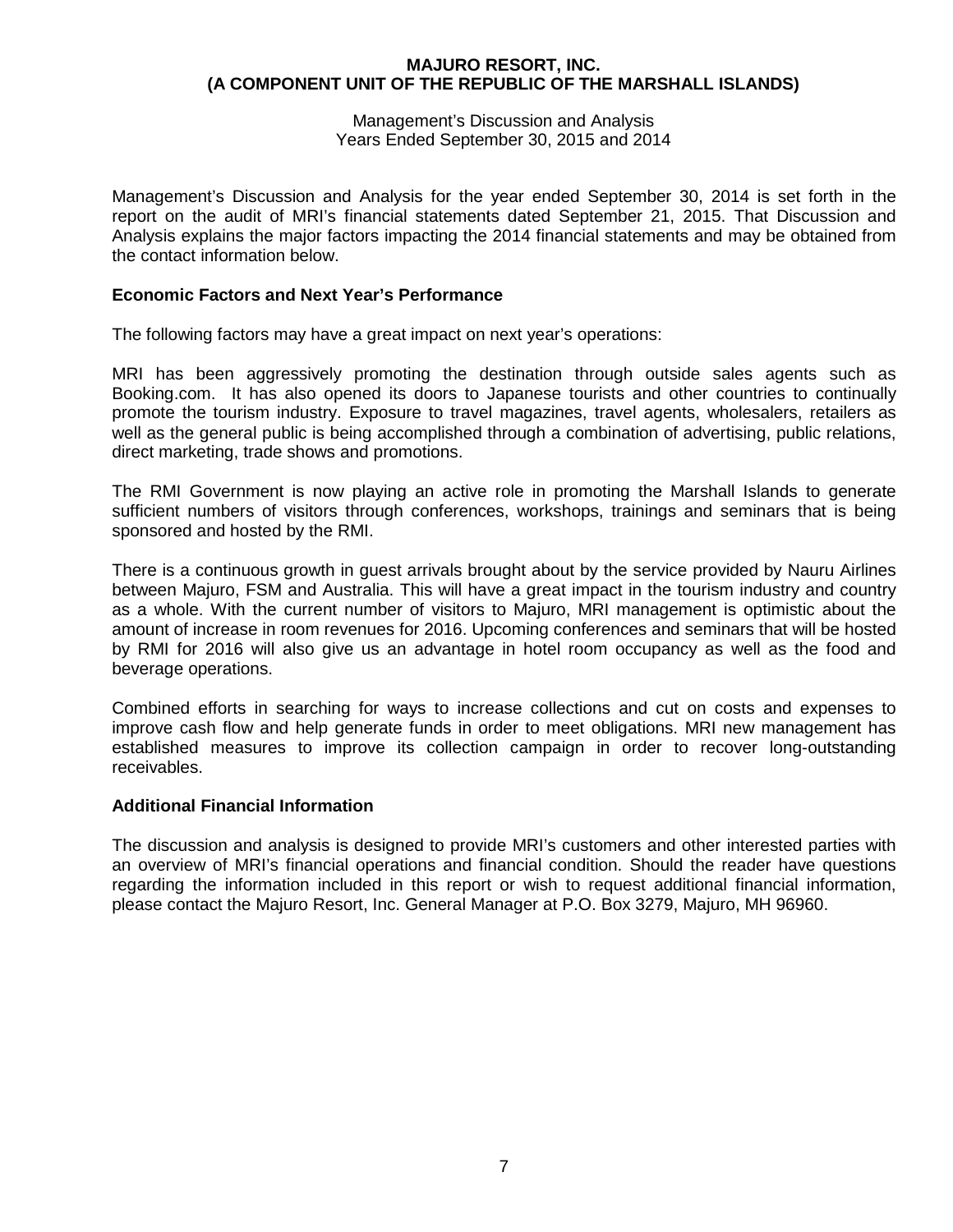## Statements of Net Position September 30, 2015 and 2014

| 2015                                   | 2014                                    |
|----------------------------------------|-----------------------------------------|
| \$<br>162,523 \$                       | 126,828                                 |
| 342,206<br>356,245<br>15,400           | 375,418<br>386,388<br>30,430<br>792,236 |
| (465, 815)                             | (518, 214)                              |
| 248,036                                | 274,022                                 |
| 57,836                                 | 44,397                                  |
| 39,220                                 | 29,227                                  |
| 507,615                                | 474,474                                 |
| 1,355,740                              | 1,576,627                               |
| \$<br>1,863,355 \$                     | 2,051,101                               |
|                                        |                                         |
| \$<br>132,694 \$<br>605,963<br>572,137 | 148,431<br>684,946<br>569,930           |
|                                        | 1,403,307                               |
|                                        |                                         |
| 1,355,740<br>(803, 179)                | 1,576,627<br>(928, 833)                 |
| 552,561                                | 647,794                                 |
| 1,863,355 \$                           | 2,051,101                               |
|                                        | 713,851<br>1,310,794                    |

See accompanying notes to financial statements.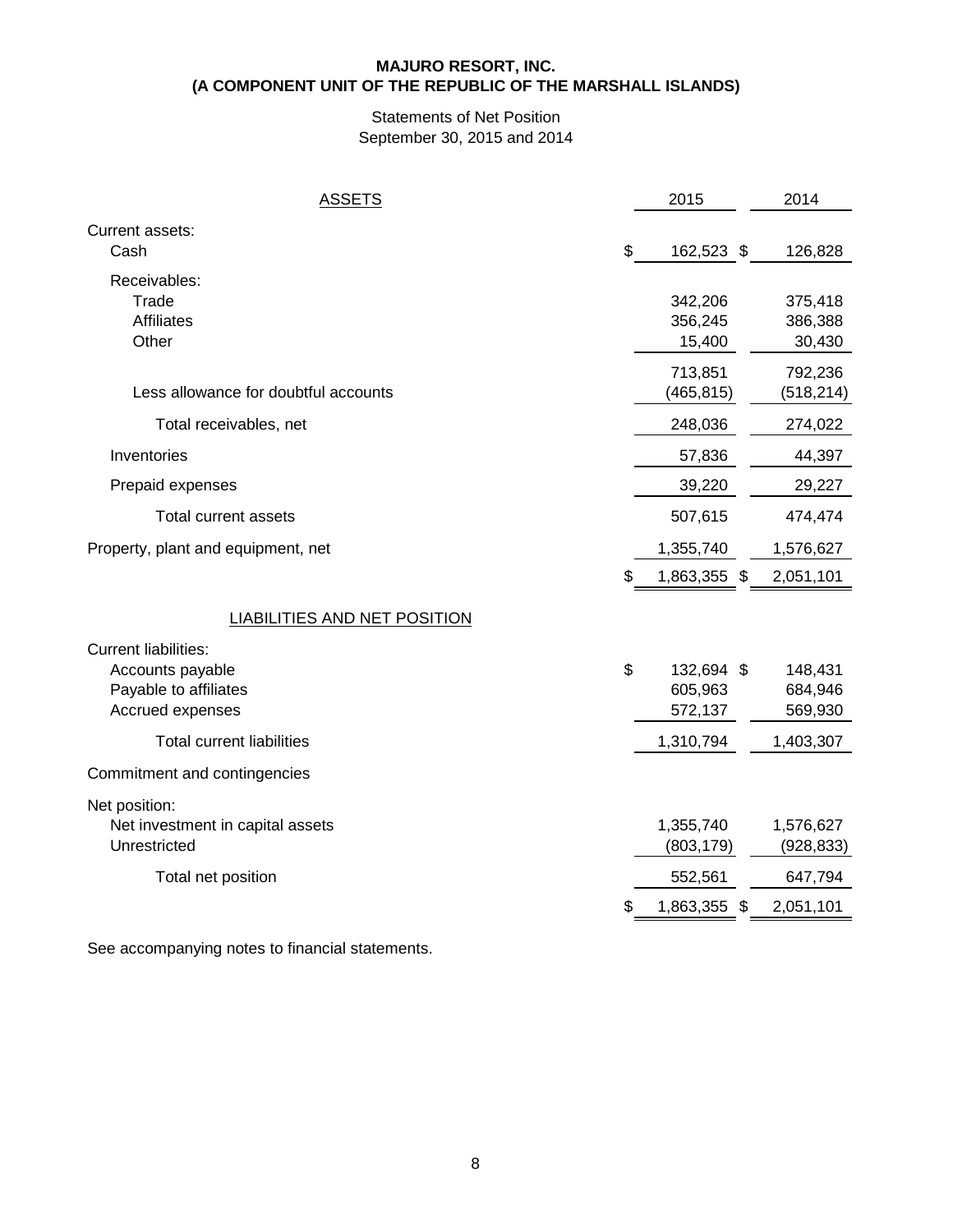## Statements of Revenues, Expenses and Changes in Net Position Years Ended September 30, 2015 and 2014

| Revenues:<br>\$<br>1,625,950 \$<br>Rooms                       | 1,589,032<br>1,278,067<br>2,473 |
|----------------------------------------------------------------|---------------------------------|
|                                                                |                                 |
|                                                                |                                 |
| Food and beverage<br>1,443,518                                 |                                 |
| 6,462<br>Telephone                                             |                                 |
| Other<br>58,676                                                | 123,156                         |
| <b>Total revenues</b><br>3,134,606                             | 2,992,728                       |
| Less recovery from (provision for) doubtful accounts<br>52,399 | (185, 452)                      |
| Net revenues<br>3,187,005                                      | 2,807,276                       |
| Cost of sales:                                                 |                                 |
| Rooms<br>388,367                                               | 383,411                         |
| Food and beverage<br>1,184,275                                 | 1,125,466                       |
| Telephone<br>9,469                                             | 15,800                          |
| Other<br>32,583                                                | 24,948                          |
| Total cost of sales<br>1,614,694                               | 1,549,625                       |
| Gross profit<br>1,572,311                                      | 1,257,651                       |
| Operating expenses:                                            |                                 |
| Utility costs<br>545,047                                       | 610,606                         |
| General and administrative<br>435,294                          | 412,267                         |
| 386,141<br>Depreciation                                        | 367,015                         |
| Maintenance<br>281,656                                         | 249,297                         |
| 15,335<br>Sales and marketing                                  | 17,105                          |
| Total operating expenses<br>1,663,473                          | 1,656,290                       |
| <b>Operating loss</b><br>(91, 162)                             | (398, 639)                      |
| Nonoperating revenues (expenses):                              |                                 |
| Operating subsidies                                            | 95,000                          |
| Interest expense<br>(4,071)                                    | (12, 952)                       |
| (4,071)<br>Total nonoperating (expenses) revenues, net         | 82,048                          |
| Change in net position<br>(95, 233)                            | (316, 591)                      |
| Net position at beginning of year<br>647,794                   | 964,385                         |
| Net position at end of year<br>552,561 \$                      | 647,794                         |

See accompanying notes to financial statements.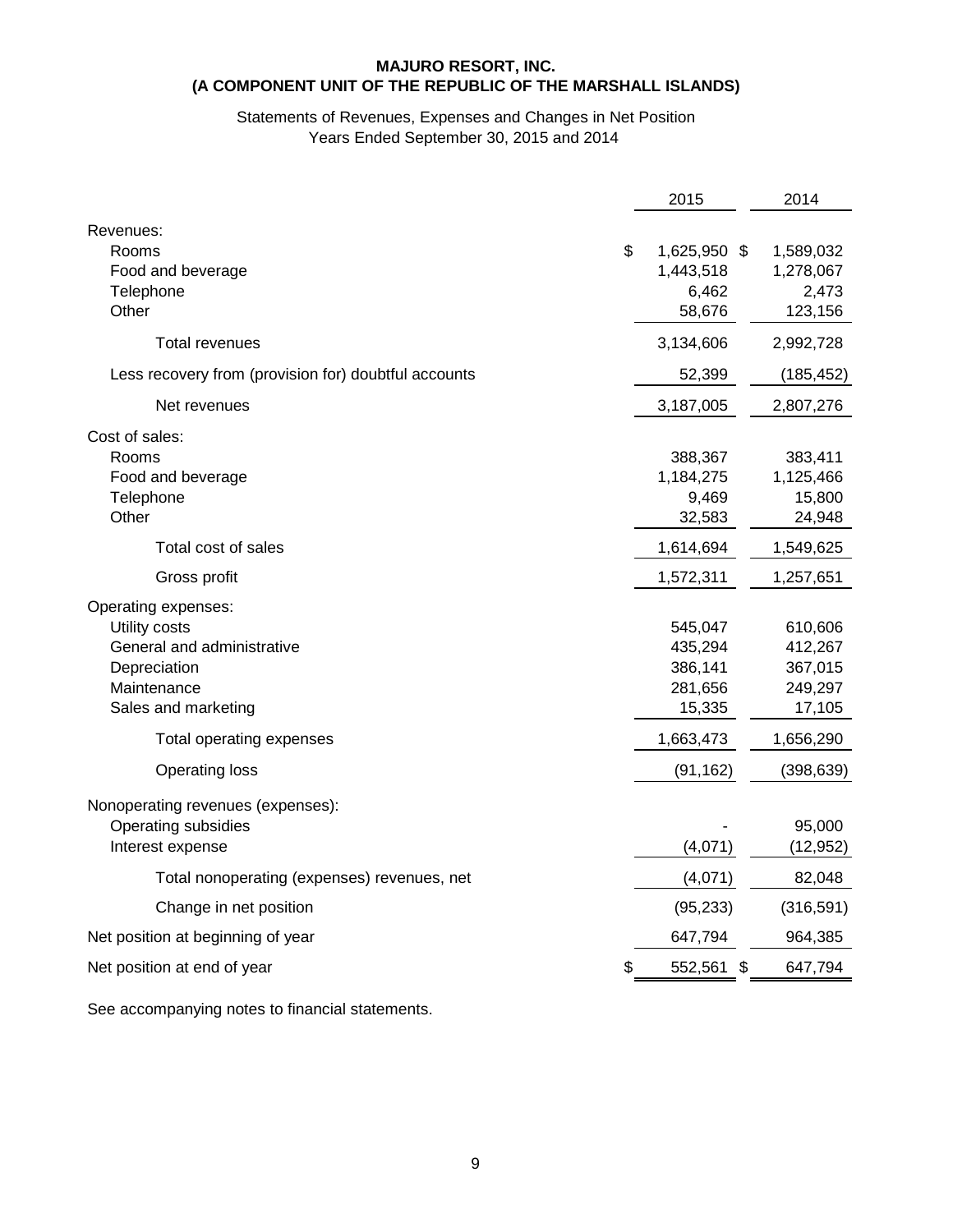# Statements of Cash Flows Years Ended September 30, 2015 and 2014

| Cash flows from operating activities:<br>Cash received from customers<br>\$<br>3,212,991 \$<br>2,867,232<br>Cash payments to suppliers for goods and services<br>(2, 163, 717)<br>(1,819,999)<br>Cash payments to employees for services<br>(833, 915)<br>(844, 254)<br>Net cash provided by operating activities<br>205,020<br>213,318<br>Cash flows from noncapital financing activities:<br>Operating subsidies received<br>95,000<br>Interest paid<br>(4,071)<br>(6, 302)<br>(4,071)<br>Net cash (used for) provided by noncapital financing activities<br>88,698<br>Cash flows from capital and related financing activities:<br>Acquisition of capital assets<br>(165, 254)<br>(152, 814)<br>Principal paid on note payable<br>(95,000)<br>Interest paid on note payable<br>(6,650)<br>Net cash used for capital and related financing activities<br>(165, 254)<br>(254, 464)<br>35,695<br>47,552<br>Net change in cash<br>Cash at beginning of year<br>126,828<br>79,276<br>162,523 \$<br>126,828<br>Cash at end of year<br>Reconciliation of operating loss to net cash provided by<br>operating activities:<br>\$<br><b>Operating loss</b><br>$(91, 162)$ \$<br>(398, 639)<br>Adjustments to reconcile operating loss to net cash<br>provided by operating activities:<br>Depreciation<br>386,141<br>367,015<br>Bad debt (recovery) expense<br>(52, 399)<br>185,452<br>(Increase) decrease in assets:<br>Receivables:<br>Trade<br>33,212<br>(30,606)<br><b>Affiliates</b><br>(92, 498)<br>30,143<br>Other<br>15,030<br>(2, 392)<br>(13, 439)<br>Inventories<br>4,117<br>Prepaid expenses<br>(9,993)<br>4,435<br>Increase (decrease) in liabilities:<br>Accounts payable<br>(15, 737)<br>(198, 010)<br>Payable to affiliates<br>(78, 983)<br>323,703<br>Accrued expenses<br>2,207<br>50,741<br>Net cash provided by operating activities<br>205,020 \$<br>213,318 |  | 2015 | 2014 |
|---------------------------------------------------------------------------------------------------------------------------------------------------------------------------------------------------------------------------------------------------------------------------------------------------------------------------------------------------------------------------------------------------------------------------------------------------------------------------------------------------------------------------------------------------------------------------------------------------------------------------------------------------------------------------------------------------------------------------------------------------------------------------------------------------------------------------------------------------------------------------------------------------------------------------------------------------------------------------------------------------------------------------------------------------------------------------------------------------------------------------------------------------------------------------------------------------------------------------------------------------------------------------------------------------------------------------------------------------------------------------------------------------------------------------------------------------------------------------------------------------------------------------------------------------------------------------------------------------------------------------------------------------------------------------------------------------------------------------------------------------------------------------------------------------------------------------------------------------------------------------|--|------|------|
|                                                                                                                                                                                                                                                                                                                                                                                                                                                                                                                                                                                                                                                                                                                                                                                                                                                                                                                                                                                                                                                                                                                                                                                                                                                                                                                                                                                                                                                                                                                                                                                                                                                                                                                                                                                                                                                                           |  |      |      |
|                                                                                                                                                                                                                                                                                                                                                                                                                                                                                                                                                                                                                                                                                                                                                                                                                                                                                                                                                                                                                                                                                                                                                                                                                                                                                                                                                                                                                                                                                                                                                                                                                                                                                                                                                                                                                                                                           |  |      |      |
|                                                                                                                                                                                                                                                                                                                                                                                                                                                                                                                                                                                                                                                                                                                                                                                                                                                                                                                                                                                                                                                                                                                                                                                                                                                                                                                                                                                                                                                                                                                                                                                                                                                                                                                                                                                                                                                                           |  |      |      |
|                                                                                                                                                                                                                                                                                                                                                                                                                                                                                                                                                                                                                                                                                                                                                                                                                                                                                                                                                                                                                                                                                                                                                                                                                                                                                                                                                                                                                                                                                                                                                                                                                                                                                                                                                                                                                                                                           |  |      |      |
|                                                                                                                                                                                                                                                                                                                                                                                                                                                                                                                                                                                                                                                                                                                                                                                                                                                                                                                                                                                                                                                                                                                                                                                                                                                                                                                                                                                                                                                                                                                                                                                                                                                                                                                                                                                                                                                                           |  |      |      |
|                                                                                                                                                                                                                                                                                                                                                                                                                                                                                                                                                                                                                                                                                                                                                                                                                                                                                                                                                                                                                                                                                                                                                                                                                                                                                                                                                                                                                                                                                                                                                                                                                                                                                                                                                                                                                                                                           |  |      |      |
|                                                                                                                                                                                                                                                                                                                                                                                                                                                                                                                                                                                                                                                                                                                                                                                                                                                                                                                                                                                                                                                                                                                                                                                                                                                                                                                                                                                                                                                                                                                                                                                                                                                                                                                                                                                                                                                                           |  |      |      |
|                                                                                                                                                                                                                                                                                                                                                                                                                                                                                                                                                                                                                                                                                                                                                                                                                                                                                                                                                                                                                                                                                                                                                                                                                                                                                                                                                                                                                                                                                                                                                                                                                                                                                                                                                                                                                                                                           |  |      |      |
|                                                                                                                                                                                                                                                                                                                                                                                                                                                                                                                                                                                                                                                                                                                                                                                                                                                                                                                                                                                                                                                                                                                                                                                                                                                                                                                                                                                                                                                                                                                                                                                                                                                                                                                                                                                                                                                                           |  |      |      |
|                                                                                                                                                                                                                                                                                                                                                                                                                                                                                                                                                                                                                                                                                                                                                                                                                                                                                                                                                                                                                                                                                                                                                                                                                                                                                                                                                                                                                                                                                                                                                                                                                                                                                                                                                                                                                                                                           |  |      |      |
|                                                                                                                                                                                                                                                                                                                                                                                                                                                                                                                                                                                                                                                                                                                                                                                                                                                                                                                                                                                                                                                                                                                                                                                                                                                                                                                                                                                                                                                                                                                                                                                                                                                                                                                                                                                                                                                                           |  |      |      |
|                                                                                                                                                                                                                                                                                                                                                                                                                                                                                                                                                                                                                                                                                                                                                                                                                                                                                                                                                                                                                                                                                                                                                                                                                                                                                                                                                                                                                                                                                                                                                                                                                                                                                                                                                                                                                                                                           |  |      |      |
|                                                                                                                                                                                                                                                                                                                                                                                                                                                                                                                                                                                                                                                                                                                                                                                                                                                                                                                                                                                                                                                                                                                                                                                                                                                                                                                                                                                                                                                                                                                                                                                                                                                                                                                                                                                                                                                                           |  |      |      |
|                                                                                                                                                                                                                                                                                                                                                                                                                                                                                                                                                                                                                                                                                                                                                                                                                                                                                                                                                                                                                                                                                                                                                                                                                                                                                                                                                                                                                                                                                                                                                                                                                                                                                                                                                                                                                                                                           |  |      |      |

See accompanying notes to financial statements.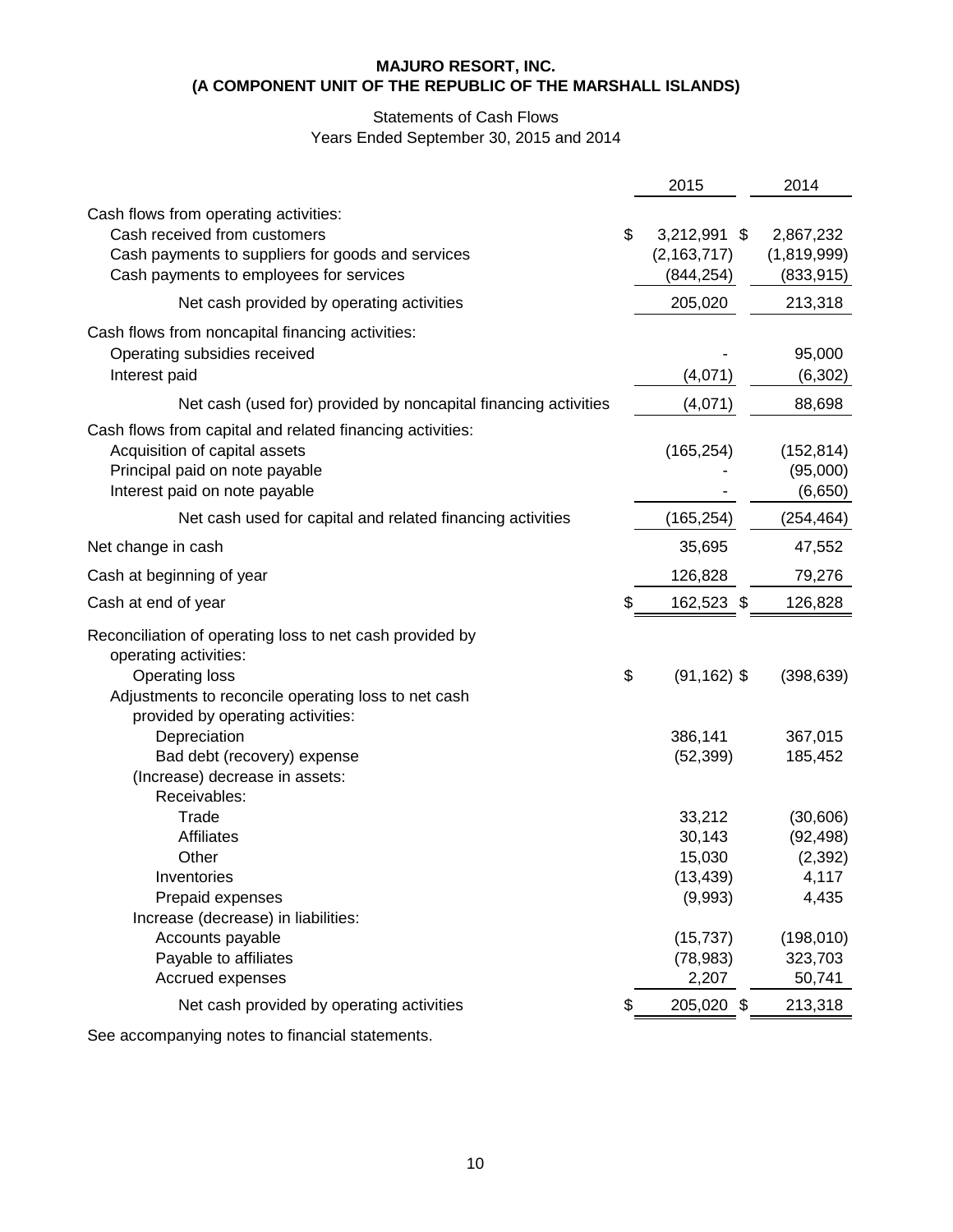Notes to Financial Statements September 30, 2015 and 2014

## (1) Organization

Majuro Resort, Inc. (MRI) dba Marshall Islands Resort, a component unit of the Republic of the Marshall Islands (RepMar), was formed on November 8, 1995, as a corporation. The primary business of MRI is the operation of a 150-room hotel on the atoll of Majuro in the Republic of the Marshall Islands. MRI is governed by a five-member Board of Directors appointed by the Cabinet of RepMar. MRI's financial statements are incorporated into the financial statements of RepMar as a component unit.

## (2) Summary of Significant Accounting Policies

The accounting policies of MRI conform to accounting principles generally accepted in the United States of America, as applicable to governmental entities, specifically proprietary funds.

GASB Statement No. 34, *Basic Financial Statements - and Management's Discussion and Analysis - for State and Local Governments*, which was subsequently amended by Statement No. 37, *Basic Financial Statements - and Management's Discussion and Analysis - for State and Local Governments: Omnibus*, and modified by Statement No. 38, *Certain Financial Statement Note Disclosures,* establish financial reporting standards for governmental entities, which require that management's discussion and analysis of the financial activities be included with the basic financial statements and notes, and modify certain other financial statement disclosure requirements.

To conform to the requirements of GASB Statement No. 34, equity is presented in the following net position categories:

- Net investment in capital assets; capital assets, net of accumulated depreciation, plus construction or improvement of those assets.
- Unrestricted; net position that is not subject to externally imposed stipulations. Unrestricted net position may be designated for specific purposes by action of management or the Board of Directors or may otherwise be limited by contractual agreements with outside parties.

#### Basis of Accounting

Proprietary funds are accounted for on a flow of economic resources measurement focus. With this measurement focus, all assets, deferred outflows of resources, liabilities, and deferred inflows of resources associated with the operation of the fund are included in the statements of net position. Proprietary fund operating statements present increases and decreases in net position. The accrual basis of accounting is utilized by proprietary funds. Under this method, revenues are recorded when earned and expenses are recorded at the time liabilities are incurred. MRI considers room and related food, beverage and telephone revenues and costs directly related to such revenues to be operating revenues and expenses. Revenues and expenses related to financing and other activities are reflected as nonoperating.

## Cash

Custodial risk is the risk that in the event of a bank failure, MRI's deposits may not be returned to it. Such deposits are not covered by depository insurance and are either uncollateralized or collateralized with securities held by the pledging financial institution or held by the pledging financial institution but not in the depositor-government's name. MRI does not have a deposit policy for custodial credit risk.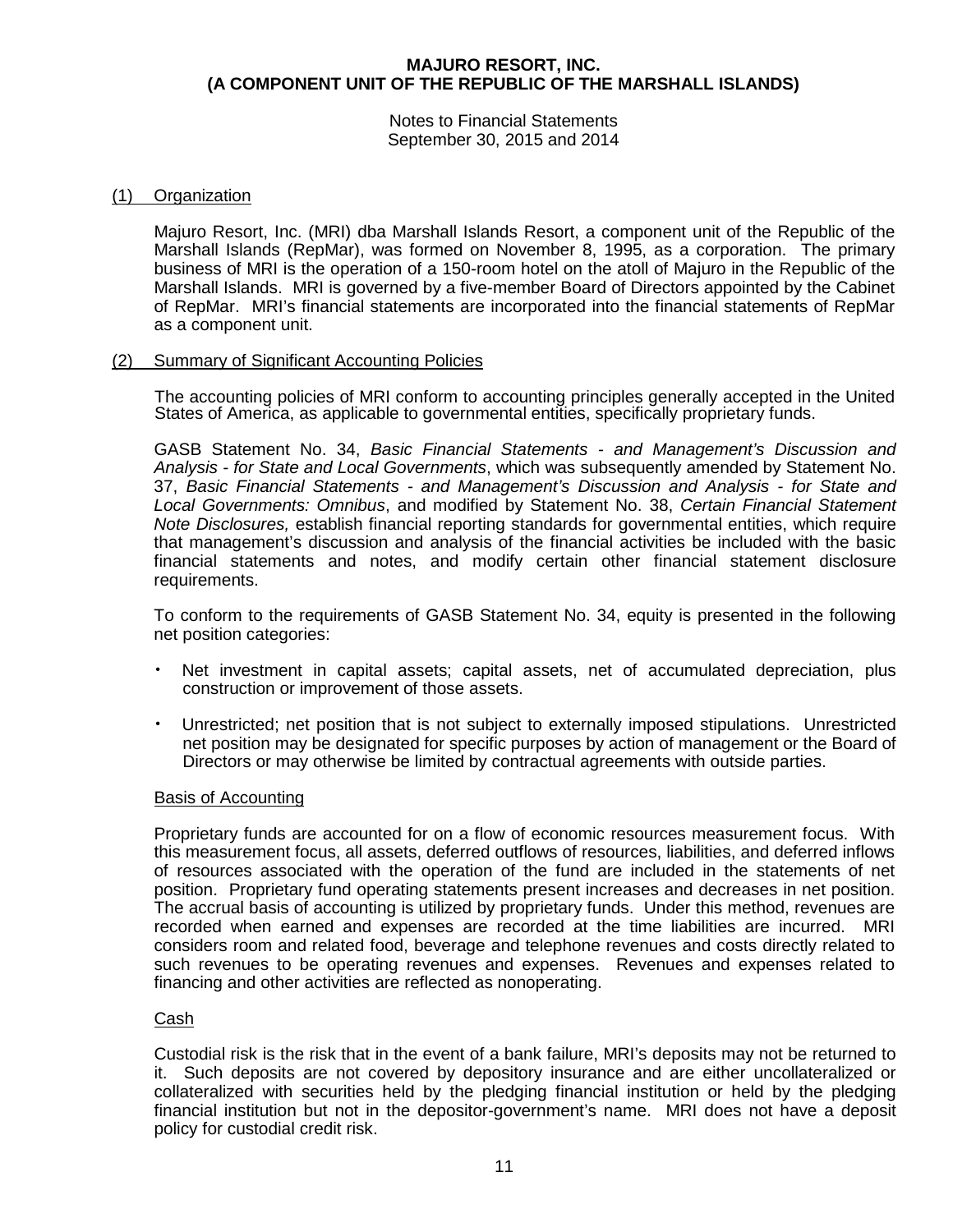Notes to Financial Statements September 30, 2015 and 2014

#### (2) Summary of Significant Accounting Policies, Continued

#### Cash, Continued

For purpose of the statements of net position and cash flows, cash is defined as cash on hand and cash held in demand accounts. As of September 30, 2015 and 2014, the carrying amount of cash was \$162,523 and \$126,828, respectively, and the corresponding bank balances were \$239,088 and \$155,298 respectively. As of September 30, 2015 and 2014, bank balances in the amount of \$218,872 and \$148,310, respectively, were maintained in a financial institution subject to Federal Deposit Insurance Corporation (FDIC) insurance with the remainder being maintained in a non-FDIC insured financial institution. Accordingly, these deposits are exposed to custodial credit risk. MRI does not require collateralization of its cash deposits; therefore, deposit levels in excess of FDIC insurance coverage are uncollateralized.

#### Receivables

All receivables are uncollateralized and are due from hotel customers and others located within the Republic of the Marshall Islands and the South Pacific region.

#### Allowance for Doubtful Accounts

The allowance for doubtful accounts is stated at an amount which management believes will be adequate to absorb possible losses on accounts receivable that may become uncollectible based on evaluations of the collectability of these accounts and prior collection experience. The allowance is established through a provision for bad debts charged to expense.

#### Inventories

Inventories are stated at the lower of cost (average costing) or market (net realizable value).

#### Operating Supplies

China, glass, linen, silverware and uniforms are charged to expense in the year of purchase.

#### Property, Plant and Equipment

Property, plant and equipment with a cost that equals or exceeds \$100 are capitalized. Such assets are stated at cost. Depreciation is calculated using the straight-line method based on the estimated useful lives of the respective assets.

#### Deferred Outflows of Resources

In addition to assets, the statement of net position will sometimes report a separate section for deferred outflows of resources. This separate financial statement element, deferred outflows of resources represents a consumption of net position that applies to a future period and so will not be recognized as an outflow of resources (deduction of net position) until then. MRI has no items that qualify for reporting in this category.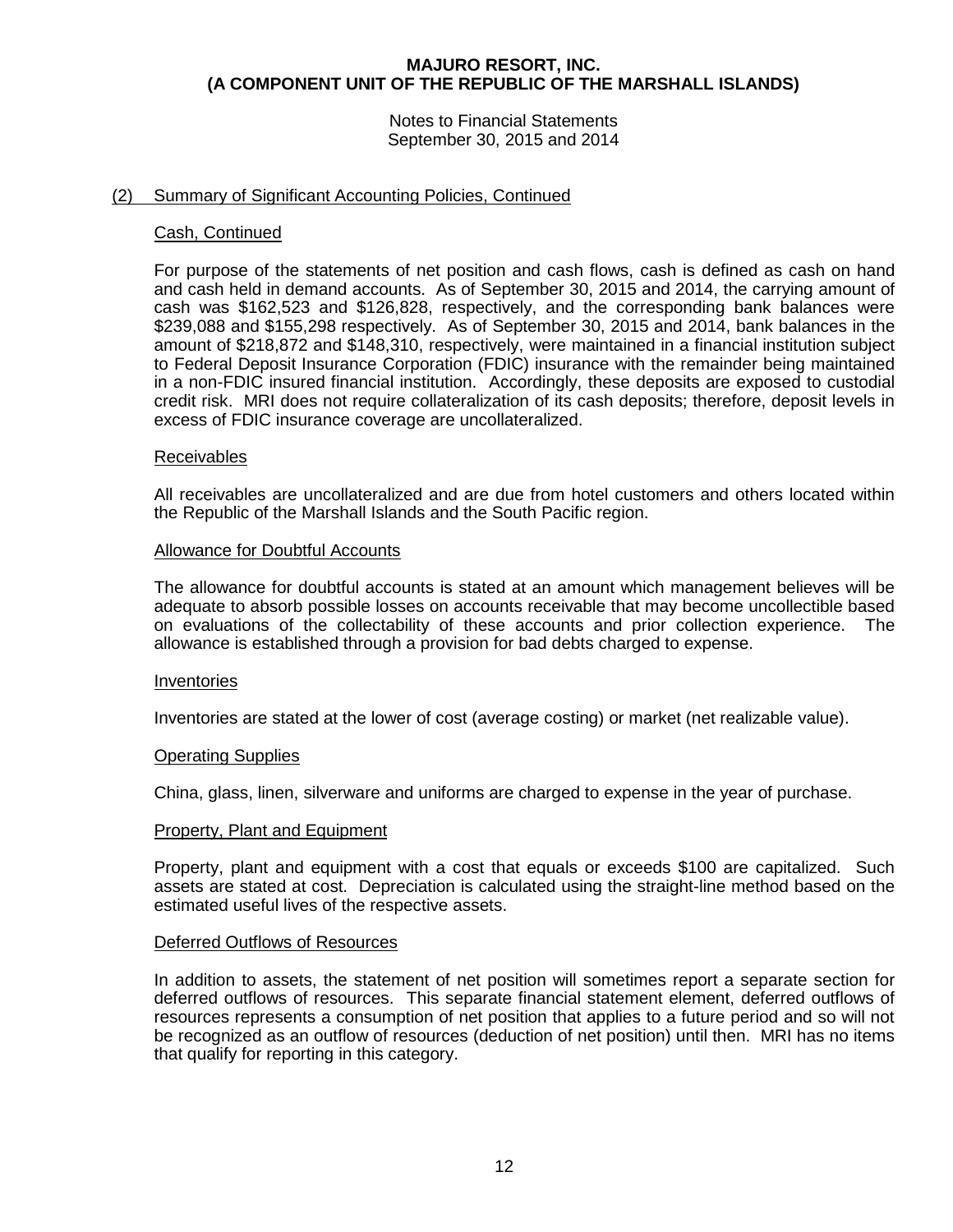Notes to Financial Statements September 30, 2015 and 2014

## (2) Summary of Significant Accounting Policies, Continued

#### Deferred Inflows of Resources

In addition to liabilities, the statement of net position will sometimes report a separate section for deferred inflows of resources. This separate financial statement element, deferred inflows of resources represents an acquisition of net position that applies to a future period and so will not be recognized as an inflow of resources (additions to net position) until then. MRI has no items that qualify for reporting in this category.

## Taxes

Corporate profits are not subject to income tax in the Republic of the Marshall Islands. The Government of the Republic of the Marshall Islands imposes a gross receipts tax of 3% on revenues. MRI, being a component unit of the Republic of the Marshall Islands as defined in the State-Owned Enterprises Act, 2015, is exempt from payment of GRT.

#### Advertising Costs

MRI expenses advertising costs as incurred. During the years ended September 30, 2015 and 2014, MRI incurred advertising costs of \$9,422 and \$11,703, respectively.

#### Compensated Absences

Vested or accumulated vacation leave is recorded as an expense and liability as the benefits accrue to employees. No liability is recorded for nonvesting accumulating rights to receive sick benefits. As of September 30, 2015 and 2014, the accumulated vacation leave liability amounted to \$54,100 and \$44,571, respectively, and is included within the statements of net position as accrued expenses.

#### New Accounting Standards

During the year ended September 30, 2015, MRI implemented the following pronouncements:

- GASB Statement No. 68, *Accounting and Financial Reporting for Pensions*, and GASB Statement No. 71, *Pension Transition for Contributions Made Subsequent to the Measurement Date - an amendment of GASB Statement No. 68*, which revise and establish new financial reporting requirements for most governments that provide their employees with pension benefits. The implementation of these statements did not have a material effect on the accompanying financial statements.
- GASB Statement No. 69, *Government Combinations and Disposals of Government Operations*, which improves accounting and financial reporting for state and local governments' combinations and disposals of government operations. Government combinations include mergers, acquisitions, and transfers of operations. A disposal of government operations can occur through a transfer to another government or a sale. The implementation of this statement did not have a material effect on the accompanying financial statements.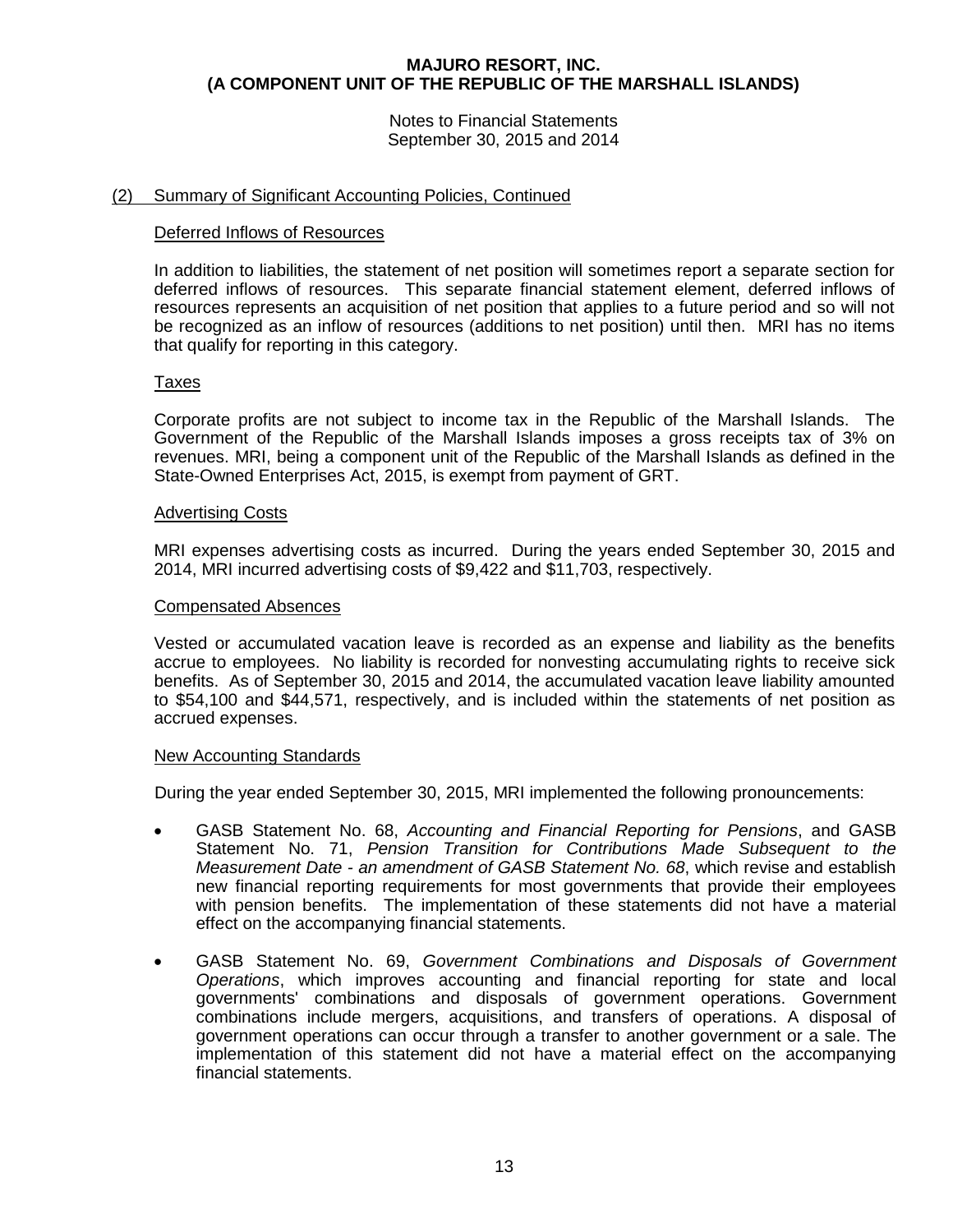Notes to Financial Statements September 30, 2015 and 2014

## (2) Summary of Significant Accounting Policies, Continued

#### New Accounting Standards, Continued

In February 2015, GASB issued Statement No. 72, *Fair Value Measurement and Application*, which addresses accounting and financial reporting issues related to fair value measurements and requires entities to expand their fair value disclosures by determining major categories of debt and equity securities within the fair value hierarchy on the basis of the nature and risk of the investment. The provisions in Statement 72 are effective for fiscal years beginning after June 15, 2015. Management believes that the implementation of this statement only requires additional disclosures to be made about fair value measurements, the level of fair value hierarchy, and valuation techniques and will not have a material effect on the financial statements of MRI.

In June 2015, GASB issued Statement No. 73, *Accounting and Financial Reporting for Pensions and Related Assets That Are Not Within the Scope of GASB Statement 68, and Amendments to Certain Provisions of GASB Statements 67 and 68*, which aligns the reporting requirements for pensions and pension plans not covered in GASB Statements 67 and 68 with the reporting requirements in Statement 68. The provisions in Statement No. 73 are effective for fiscal years beginning after June 15, 2015, with the exception of the provisions that address employers and governmental nonemployer contributing entities for pensions that are not within the scope of Statement 68, which are effective for fiscal years beginning after June 15, 2016. Management does not believe that the implementation of this statement will have a material effect on the financial statements of MRI.

In June 2015, GASB issued Statement No. 74, *Financial Reporting for Postemployment Benefit Plans Other Than Pension Plans*, which replaces Statements No. 43, *Financial Reporting for Postemployment Benefit Plans Other Than Pension Plans*, as amended, and No. 57, *OPEB Measurements by Agent Employers and Agent Multiple-Employer Plans*, and addresses financial reporting requirements for governments whose employees are provided with postemployment benefits other than pensions (other postemployment benefits or OPEB). The provisions in Statement No. 74 are effective for fiscal years beginning after June 15, 2016. Management does not believe that the implementation of this statement will have a material effect on the financial statements of MRI.

In June 2015, GASB issued Statement No. 75, *Accounting and Financial Reporting for Postemployment Benefits Other Than Pensions*, which replaces the requirements of Statements No. 45, *Accounting and Financial Reporting by Employers for Postemployment Benefits Other Than Pensions*, as amended, and No. 57, *OPEB Measurements by Agent Employers and Agent Multiple-Employer Plans*, and provides guidance on reporting by governments that provide OPEB to their employees and for governments that finance OPEB for employees of other governments. The provisions in Statement No. 75 are effective for fiscal years beginning after June 15, 2017. Management does not believe that the implementation of this statement will have a material effect on the financial statements of MRI.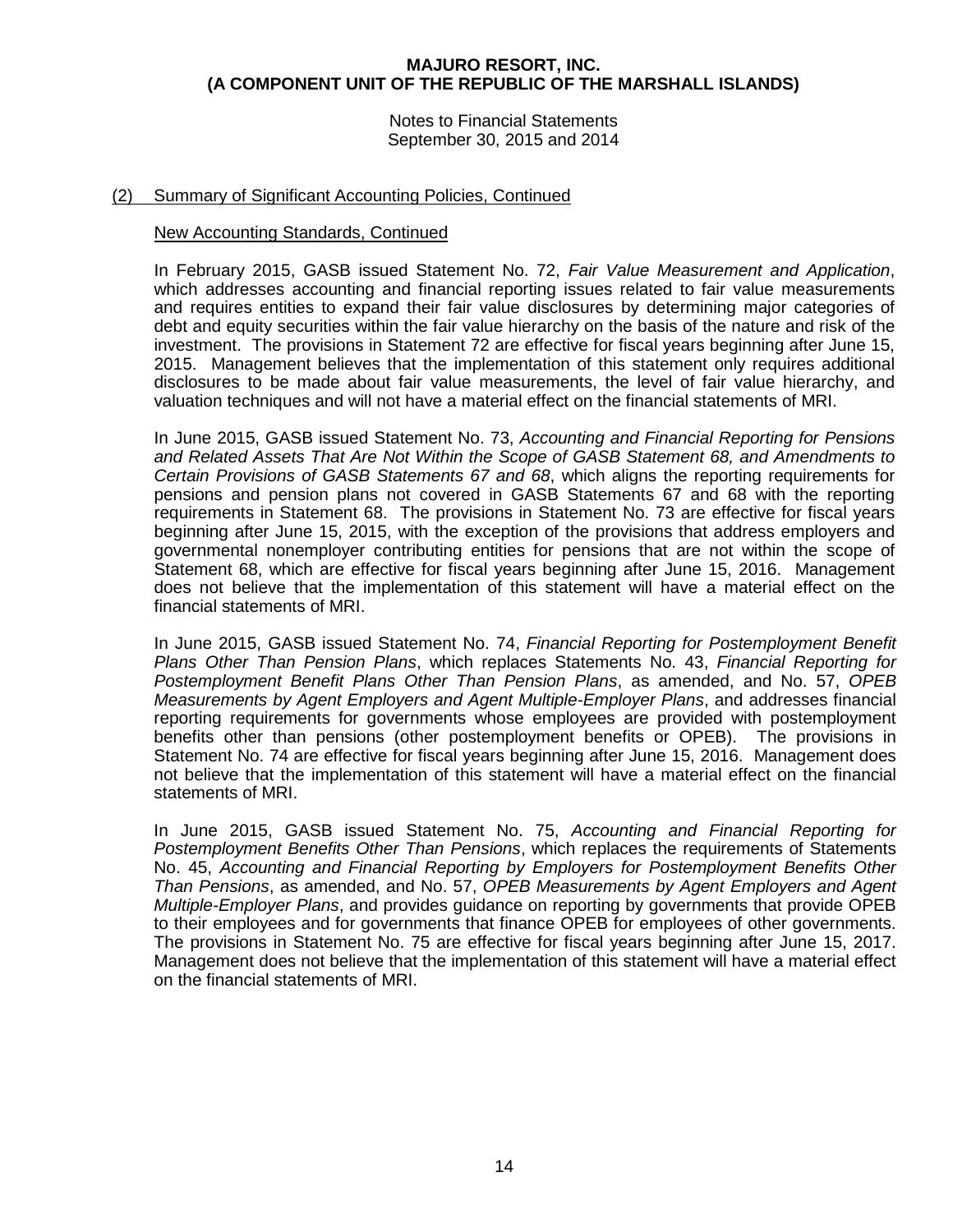Notes to Financial Statements September 30, 2015 and 2014

## (2) Summary of Significant Accounting Policies, Continued

#### New Accounting Standards, Continued

In June 2015, GASB issued Statement No. 76, *The Hierarchy of Generally Accepted Accounting Principles for State and Local Governments*, which eliminates two of the four categories of authoritative GAAP that exist under the existing hierarchy prescribed by Statement 55. The two categories that will remain under the new standard are (1) GASB Statements and (2) GASB technical bulletins and implementation guides in addition to AICPA guidance that the GASB clears. The provisions in Statement No. 76 are effective for fiscal years beginning after June 15, 2015. Management does not believe that the implementation of this statement will have a material effect on the financial statements of MRI.

In August 2015, GASB issued Statement No. 77, *Tax Abatement Disclosures*, which requires governments that enter into tax abatement agreements to disclose certain information about the agreements. The provisions in Statement No. 77 are effective for fiscal years beginning after December 15, 2015. Management does not believe that the implementation of this statement will have a material effect on the financial statements of MRI.

## **Estimates**

The preparation of financial statements in conformity with accounting principles generally accepted in the United States of America requires management to make estimates and assumptions that affect the reported amounts of assets, deferred outflows of resources, liabilities, and deferred inflows of resources and disclosure of contingent assets and liabilities at the date of the financial statements and the reported amounts of revenues and expenses during the reporting period. Actual results could differ from those estimates.

## (3) Risk Management

MRI is exposed to various risks of loss related to torts; theft of, damage to, and destruction of assets; errors and omissions, injuries to employees; and natural disasters. MRI has elected to purchase commercial insurance from independent third parties for the risks of loss to which it is exposed. Settled claims from these risks have not exceeded commercial insurance coverage for the past three years. MRI does not maintain general liability insurance; property insurance; and fire, lightning and typhoon insurance for its hotel building and contents. In the event of an insurable loss, MRI may be self-insured to a material extent.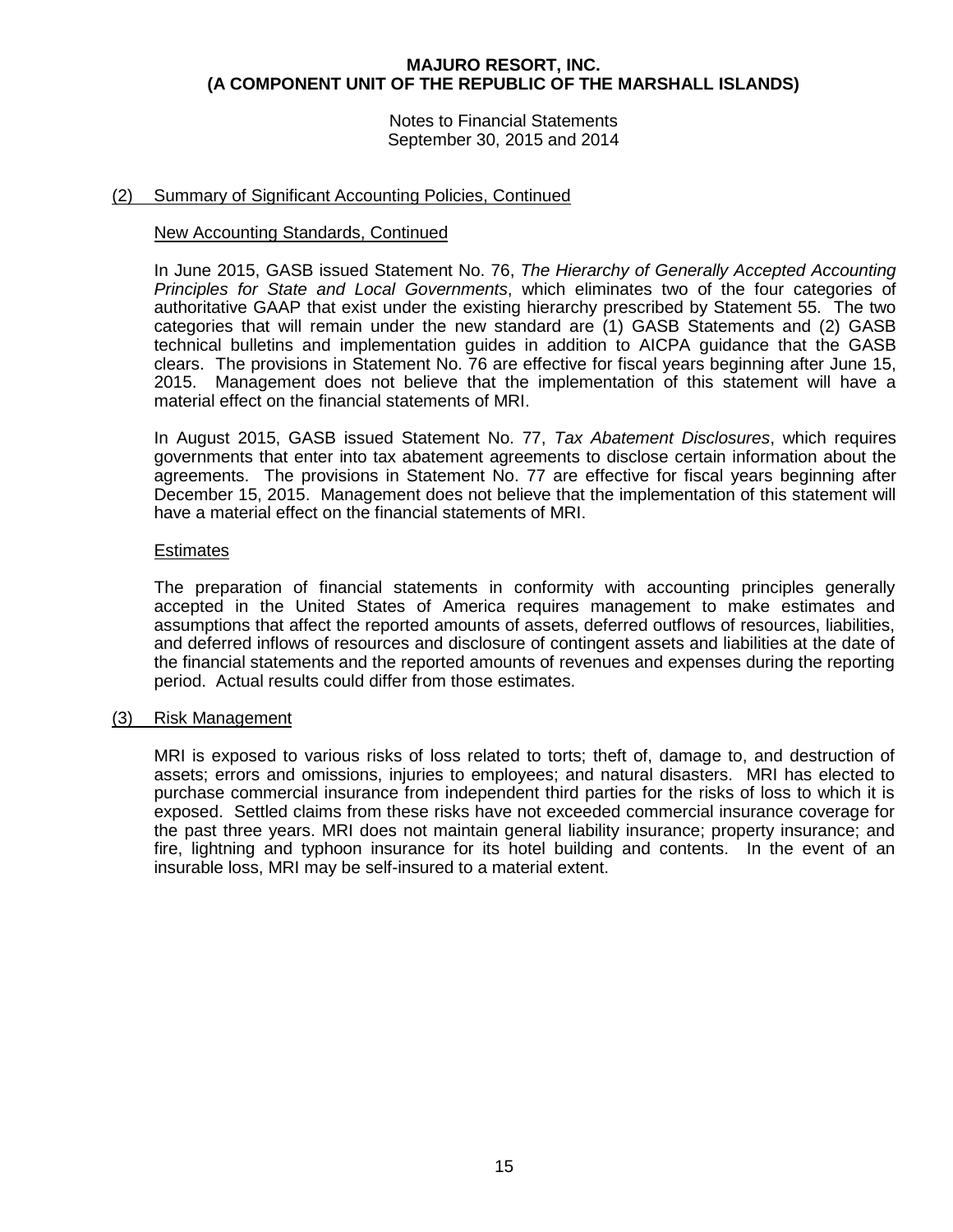Notes to Financial Statements September 30, 2015 and 2014

## (4) Property, Plant and Equipment

Capital asset activity for the years ended September 30, 2015 and 2014 was as follows:

|                                                                                                                  | Estimated<br><b>Useful Lives</b>                     | <b>Balance</b> at<br>October 1,<br>2014                   | Additions                                           | <b>Balance</b> at<br>September 30,<br>2015                |
|------------------------------------------------------------------------------------------------------------------|------------------------------------------------------|-----------------------------------------------------------|-----------------------------------------------------|-----------------------------------------------------------|
| Building and structure<br><b>Furniture and fixtures</b><br>Office equipment<br>Other equipment<br>Motor vehicles | 17 years<br>3 years<br>3 years<br>3 years<br>3 years | \$2,547,970<br>1,342,770<br>241,105<br>109,838<br>200,038 | \$<br>32,490<br>96,101<br>2,985<br>3,800<br>29,878  | \$2,580,460<br>1,438,871<br>244,090<br>113,638<br>229,916 |
| Less accumulated depreciation                                                                                    |                                                      | 4,441,721<br><u>(2,865,094)</u>                           | 165,254<br><u>(386,141)</u>                         | 4,606,975<br>(3,251,235)                                  |
|                                                                                                                  |                                                      | 1,576,627<br>S                                            | \$<br>(220, 887)                                    | \$1,355,740                                               |
|                                                                                                                  | Estimated<br><b>Useful Lives</b>                     | Balance at<br>October 1,<br>2013                          | Additions                                           | Balance at<br>September 30,<br>2014                       |
| Building and structure<br>Furniture and fixtures<br>Office equipment<br>Other equipment<br>Motor vehicles        | 17 years<br>3 years<br>3 years<br>3 years<br>3 years | \$2,543,390<br>1,238,720<br>228,226<br>104,983<br>173,588 | \$<br>4,580<br>104,050<br>12,879<br>4,855<br>26,450 | \$2,547,970<br>1,342,770<br>241,105<br>109,838<br>200,038 |
| Less accumulated depreciation                                                                                    |                                                      | 4,288,907<br><u>(2,498,079)</u>                           | 152,814<br><u>(367,015)</u>                         | 4,441,721<br><u>(2,865,094)</u>                           |
|                                                                                                                  |                                                      | 1,790,828                                                 | \$<br>(214, 201)                                    | 1,576,627<br>\$                                           |

## (5) Note Payable

On December 12, 2012, MRI obtained a \$95,000 short-term loan facility from the Marshall Islands Development Bank to finance certain capital expenditures associated with the hosting of the Pacific Islands Forum in Majuro. The loan bears interest at 7% per annum payable at maturity, due October 1, 2013 or as soon as funding from RepMar becomes available. This loan was paid in full on December 13, 2013 through an assignment of 2014 appropriations received from RepMar.

Short-term debt changes during the year ended September 30, 2014 is as follows:

|              | <b>Balance</b><br>October 1 | <b>Drawdowns</b>     | Repayment | <b>Balance</b><br>September 30,                                                                                                                                                                                                      |
|--------------|-----------------------------|----------------------|-----------|--------------------------------------------------------------------------------------------------------------------------------------------------------------------------------------------------------------------------------------|
| Loan payable | 95,000                      | $\frac{1}{\sqrt{2}}$ | (95,000)  | <u>and the second part of the second part of the second part of the second part of the second part of the second part of the second part of the second part of the second part of the second part of the second part of the seco</u> |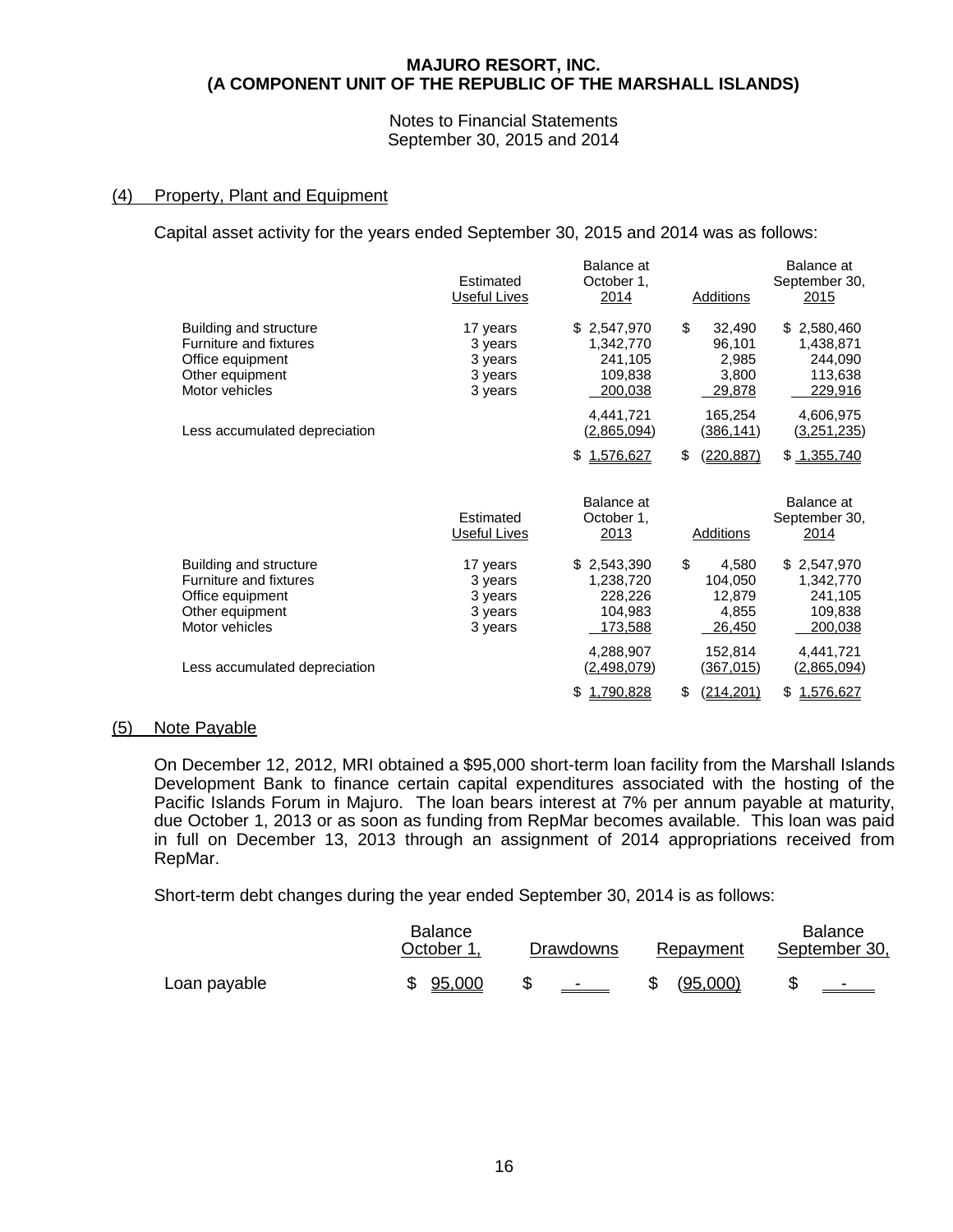Notes to Financial Statements September 30, 2015 and 2014

#### (6) Related Party Transactions

MRI is a component unit of RepMar and is therefore affiliated with all RepMar-owned and affiliated entities, including the Marshall Islands Development Bank.

MRI's hotel service is provided to RepMar and all RepMar-owned and affiliated entities. Services are provided to these entities at the same rates charged to third parties; however, MRI provides more favorable payment terms to its affiliates than those afforded to third parties.

MRI utilizes services from certain affiliated entities at substantially more favorable terms than those incurred from third parties.

A summary of related party balances and transactions as of September 30, 2015 and 2014 and for the years then ended are as follows:

|                                                                                | 2015                |                                   |                         |                      |
|--------------------------------------------------------------------------------|---------------------|-----------------------------------|-------------------------|----------------------|
|                                                                                | Revenues            | <b>Expenses</b>                   | <b>Receivables</b>      | <b>Payables</b>      |
| RepMar                                                                         | 345,029<br>\$.      | $\mathfrak{L}$<br>76,944          | $\mathbb{S}$<br>297,330 | 184,305<br>\$.       |
| Marshalls Energy Company, Inc.<br><b>Marshall Islands National</b>             | 68,800              | 485,974                           | 5,362                   | 340,623              |
| <b>Telecommunications Authority</b><br><b>Marshall Islands Social Security</b> | 21,121              | 86,721                            | 9,843                   | 9,621                |
| Administration                                                                 | 409                 | 170,315                           |                         | 60,336               |
| Majuro Water and Sewer Company, Inc.                                           | 1,617               | 62,583                            | 576                     | 5,690                |
| Other                                                                          | 229,974             | 79,637                            | 43,134                  | 5,388                |
|                                                                                | \$<br>666,950       | \$962,174                         | 356,245<br>\$           | \$<br>605,963        |
|                                                                                |                     |                                   | 2014                    |                      |
|                                                                                | Revenues            | <b>Expenses</b>                   | Receivables             | <b>Payables</b>      |
| RepMar<br>Marshalls Energy Company, Inc.                                       | \$227,458<br>58,287 | $\mathbb{S}$<br>54,563<br>558,893 | \$280,078<br>12,582     | \$240,125<br>374,309 |
| Marshall Islands National                                                      |                     |                                   |                         |                      |
| <b>Telecommunications Authority</b><br><b>Marshall Islands Social Security</b> | 7,408               | 81,717                            | 2,903                   | 9,021                |
| Administration                                                                 | 1,550               | 135,725                           |                         | 46,692               |
| Majuro Water and Sewer Company, Inc.                                           | 19,293              | 34,866                            | 920                     | 14,694               |
| Other                                                                          | 220,820             | 7,375                             | 89,905                  | 105                  |
|                                                                                | 534,816<br>\$       | 873,139<br>\$                     | 386,388<br>\$           | 684,946<br>\$        |

In 2015, MRI purchased a used Toyota van from the General Manager in the amount of \$8,000.

Receivables from affiliates are uncollateralized, interest free and have no set repayment terms.

The operations of MRI were funded by appropriations of \$95,000 from the Nitijela of RepMar during the year ended September 30, 2014.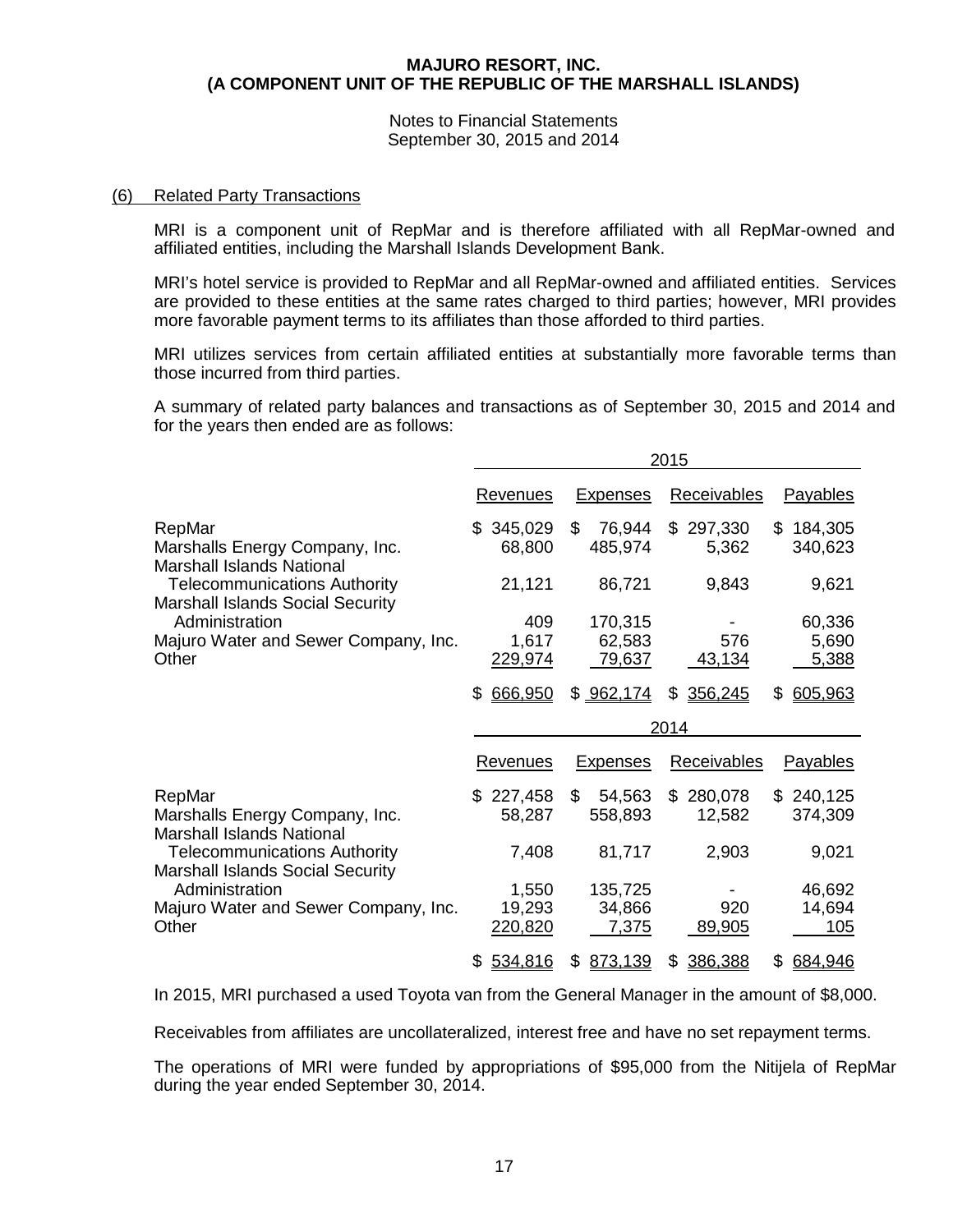Notes to Financial Statements September 30, 2015 and 2014

#### (7) Commitment and Contingencies

#### **Commitment**

MRI leases the land on which the hotel is situated at the rate of \$10,212 per year plus 2.5% of gross revenue earned. These payments are suspended until such time as any person or entity other than RepMar or any agency thereof holds 75% of the ownership of the lessee, or its successor in the interest in the hotel. The lease agreement also requires that 5% of the initial outstanding shares of the lessee or its successor be issued to the lessor. Neither MRI or RepMar have issued shares to the lessor at September 30, 2015 and 2014.

MRI leases out business space to a commercial entity in the island at a rate of \$1,750/month expiring on December 31, 2016, subject for annual renewal.

#### **Contingencies**

The accompanying financial statements have been prepared in conformity with accounting principles generally accepted in the United States of America, which contemplates the continuation of MRI as a going concern. MRI sustained substantial operating losses during the years ended September 30, 2015 and 2014 of \$91,162 and \$398,639, respectively, and used a substantial amount of working capital in its operations resulting in a working capital deficiency of \$803,179 and \$928,833 during the years ended September 30, 2015 and 2014, respectively. Management acknowledges that it is currently dependent on RepMar for cash funding in order to maintain MRI as a going concern. Although RepMar has provided funding in the past, MRI does not have a formal agreement with RepMar to provide funds in the future. Management believes that the continuation of MRI's operations is dependent upon the future financial support of RepMar, deferment in payment of certain liabilities, and/or significant improvements in operations.

In view of these matters, realization of a major portion of the assets in the accompanying statement of net position at September 30, 2015, is dependent upon continued operations of MRI, which, in turn, is dependent upon MRI's ability to provide service to its customers and the success of future operations. Management believes that actions presently being undertaken to revise MRI's operating requirements, including the generation of positive cash flows from operations, and increasing occupancy rates and average room rates, provide the opportunity for MRI to continue as a going concern.

At September 30, 2015 and 2014, MRI did not file sales and local government taxes until August 2014, which may not be in compliance with Majuro Atoll Local Government (Malgov) local ordinances. As a result, sales taxes of \$334,382 and \$331,866 and local government taxes of \$345,055 and \$346,414 as of September 30, 2015 and 2014, respectively, remain outstanding and of which \$492,857 and \$494,720, are included as accrued expenses in the accompanying statements of net position. Unfavorable resolution of this matter could expose MRI to additional penalties and interest. Penalties and interest are estimated to be \$163,065 and \$162,787 as of September 30, 2015 and 2014, respectively. No such action has yet been filed. At September 30, 2015 and 2014, the financial statements do not include any adjustments that might result from the outcome of this uncertainty. Management is currently negotiating the settlement of the sales and local government taxes with Malgov.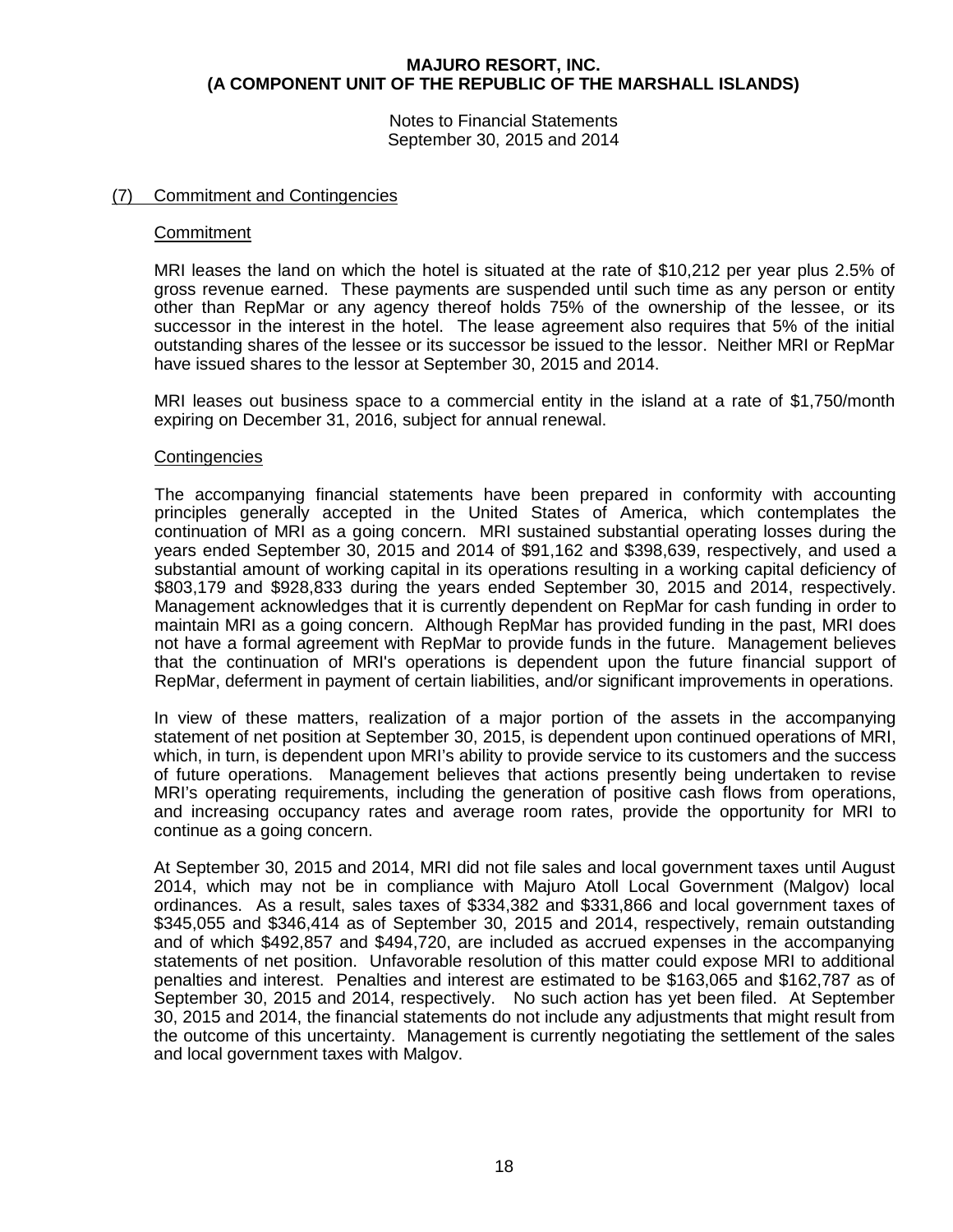Notes to Financial Statements September 30, 2015 and 2014

## (7) Commitment and Contingencies, Continued

#### Contingencies, Continued

At September 30, 2015 and 2014, MRI is liable for delinquent withholding taxes, totaling \$184,305 and \$240,125, respectively. On November 12, 2013, MRI entered into an agreement with RepMar to resolve the settlement of certain delinquent withholding taxes whereby RepMar will deduct 20% from all payments due to MRI until such time that the delinquent withholding taxes liability has been fully satisfied. In addition, RepMar agreed to waive the payment of penalties and interest so long as MRI remains current on withholding taxes payable commencing October 2013. As of September 30, 2015, MRI was able to pay current withholding taxes.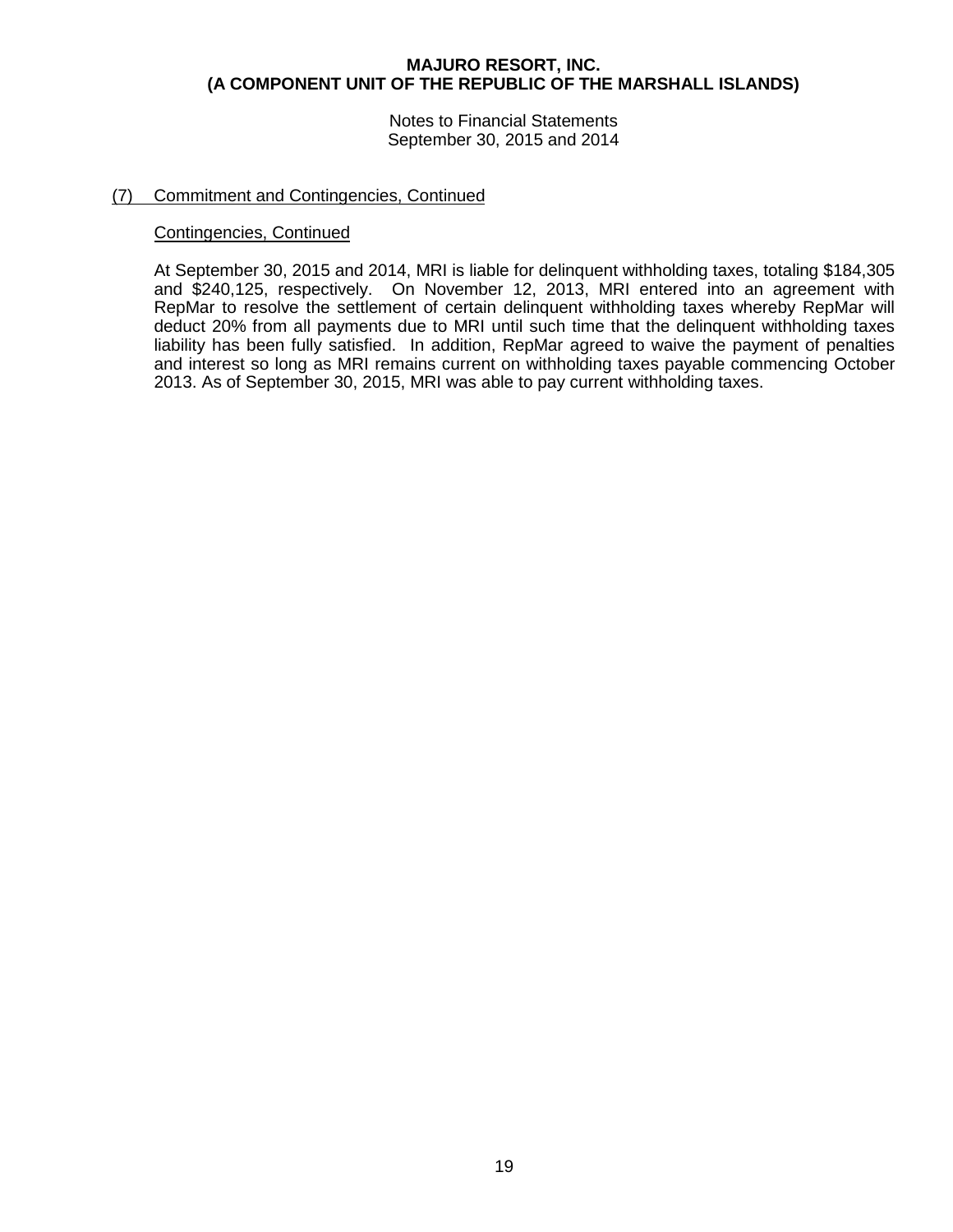

Deloitte & Touche LLP 361 South Marine Corps Drive Tamuning, GU 96913-3973 USA

Tel: (671)646-3884 Fax: (671)649-4932 www.deloitte.com

## **INDEPENDENT AUDITORS' REPORT ON INTERNAL CONTROL OVER FINANCIAL REPORTING AND ON COMPLIANCE AND OTHER MATTERS BASED ON AN AUDIT OF FINANCIAL STATEMENTS PERFORMED IN ACCORDANCE WITH** *GOVERNMENT AUDITING STANDARDS*

Board of Directors Majuro Resort, Inc.:

We have audited, in accordance with auditing standards generally accepted in the United States of America and the standards applicable to financial audits contained in *Government Auditing Standards* issued by the Comptroller General of the United States, the financial statements of Majuro Resort, Inc. (MRI), which comprise the statement of net position as of September 30, 2015, and the statements of revenues, expenses and changes in net position and of cash flows for the year then ended and the related notes to the financial statements, and have issued our report thereon dated August 18, 2016. Our report included an emphasis-of-matter paragraph regarding a going concern uncertainty.

## **Internal Control Over Financial Reporting**

In planning and performing our audit of the financial statements, we considered MRI's internal control over financial reporting (internal control) to determine the audit procedures that are appropriate in the circumstances for the purpose of expressing our opinion on the financial statements, but not for the purpose of expressing an opinion on the effectiveness of MRI's internal control. Accordingly, we do not express an opinion on the effectiveness of MRI's internal control.

A *deficiency in internal control* exists when the design or operation of a control does not allow management or employees, in the normal course of performing their assigned functions, to prevent, or detect and correct, misstatements on a timely basis. A *material weakness* is a deficiency, or a combination of deficiencies, in internal control such that there is a reasonable possibility that a material misstatement of the entity's financial statements will not be prevented, or detected and corrected on a timely basis. A *significant deficiency* is a deficiency, or a combination of deficiencies, in internal control that is less severe than a material weakness, yet important enough to merit attention by those charged with governance.

Our consideration of internal control was for the limited purpose described in the first paragraph of this section and was not designed to identify all deficiencies in internal control that might be material weaknesses or significant deficiencies and therefore, material weaknesses or significant deficiencies may exist that were not identified. We did identify certain deficiencies in internal control, described in the accompanying Schedule of Findings and Responses as item 2015-002, that we consider to be material weaknesses.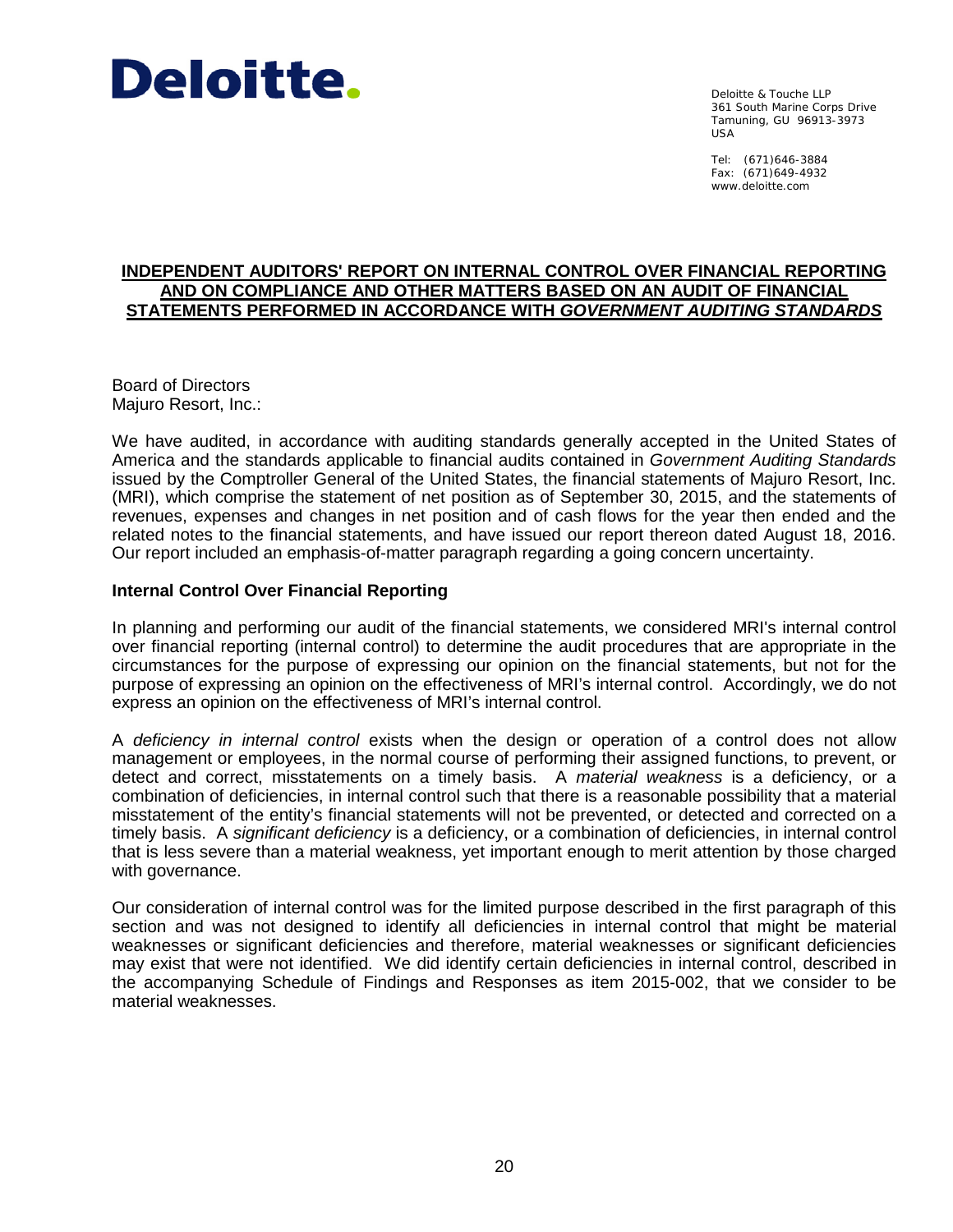## **Compliance and Other Matters**

As part of obtaining reasonable assurance about whether MRI's financial statements are free from material misstatement, we performed tests of its compliance with certain provisions of laws, regulations, contracts, and grant agreements, noncompliance with which could have a direct and material effect on the determination of financial statement amounts. However, providing an opinion on compliance with those provisions was not an objective of our audit, and accordingly, we do not express such an opinion. The results of our tests disclosed instances of noncompliance or other matters that are required to be reported under *Government Auditing Standards* and which are described in the accompanying Schedule of Findings and Responses as items 2015-001 and 2015-003.

## **MRI's Response to Findings**

MRI's responses to the findings identified in our audit are described in the accompanying Schedule of Findings and Responses. MRI's responses were not subjected to the auditing procedures applied in the audit of the financial statements and, accordingly, we express no opinion on them.

## **Purpose of this Report**

The purpose of this report is solely to describe the scope of our testing of internal control and compliance and the result of that testing, and not to provide an opinion on the effectiveness of the entity's internal control or on compliance. This report is an integral part of an audit performed in accordance with *Government Auditing Standards* in considering the entity's internal control and compliance. Accordingly, this communication is not suitable for any other purpose.

loite Harlett

August 18, 2016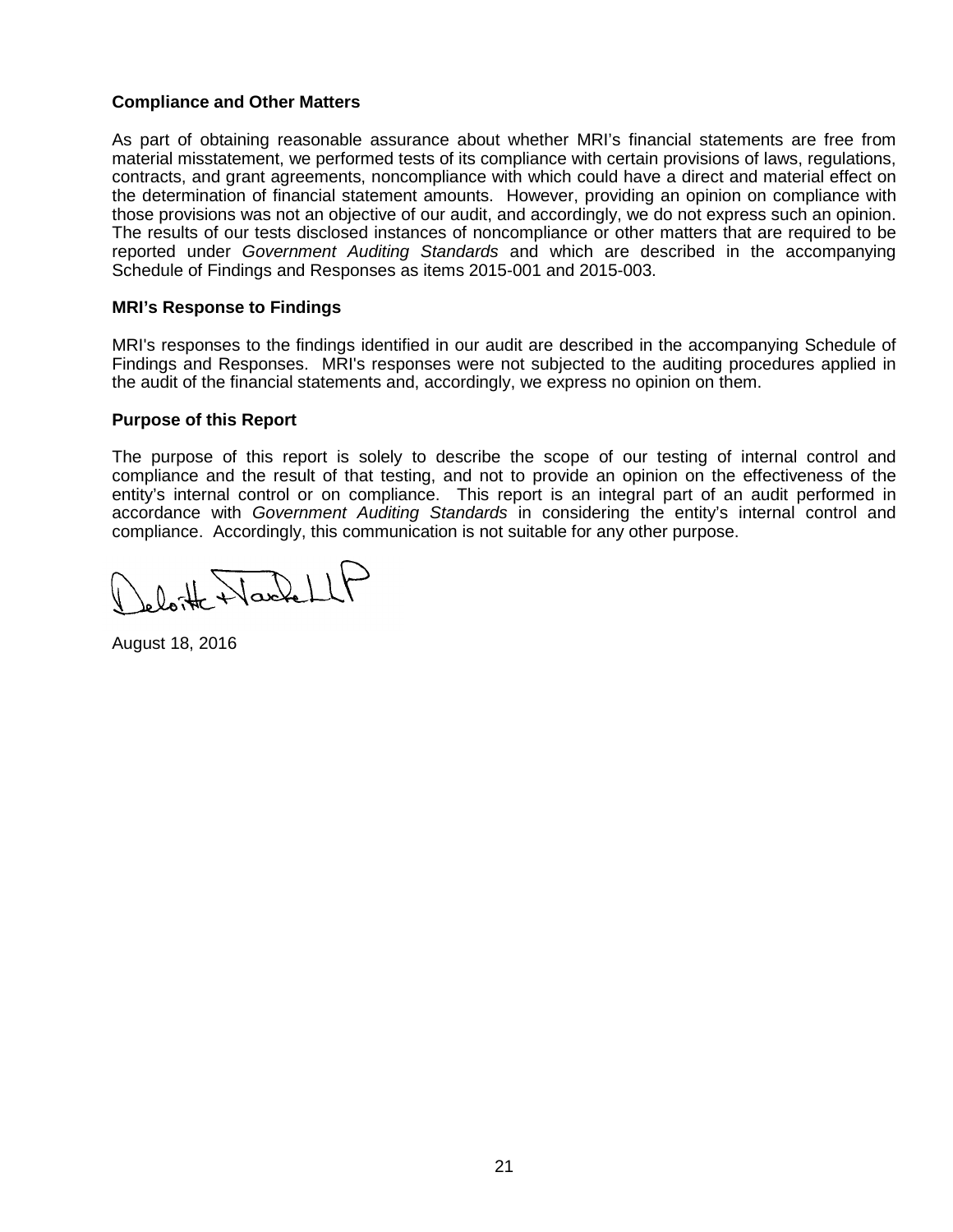Schedule of Findings and Responses Year Ended September 30, 2015

Finding No.: 2015-001<br>Area: Prior Year Prior Year Sales and Local Government Tax

Criteria: Majuro Atoll Local Government (Malgov) has local ordinances that require the payment of 4% sales tax and three dollar per night room tax by consumers and that these taxes be remitted to Malgov on a monthly basis.

Condition: Management was accruing and filing sales and local taxes for FY15. However, potential interest and penalties for prior year unrecorded sales taxes and unfiled sales and local taxes have not been recorded as management believes that the amount can be negotiated with Malgov.

Cause: MRI did not pay these taxes as management believes that they have already paid for the sales tax when MRI purchased items. Management believes paying the sales tax would result in double taxation. Local government hotel room taxes were not paid since management believes that MRI is owned by RepMar.

Effect: Non-compliance with local laws and regulations could result from this condition which may result in penalties and interest.

Prior Year Status: Non-filing of sales and local government taxes was reported as a finding in the audits of MRI for fiscal years 2006 through 2014.

Recommendation: We recommend that MRI makes settlement agreement with Malgov regarding potential interest and penalties on prior year unrecorded sales taxes and unfiled sales and local taxes.

#### Auditee Response and Corrective Action Plan:

Effective August 2014, MRI started paying its sales tax and local government taxes in compliance to MALGOV local ordinances and is now currently paying its taxes.

MRI is closely working with the representatives of Majuro Atoll Local Government to resolve this matter.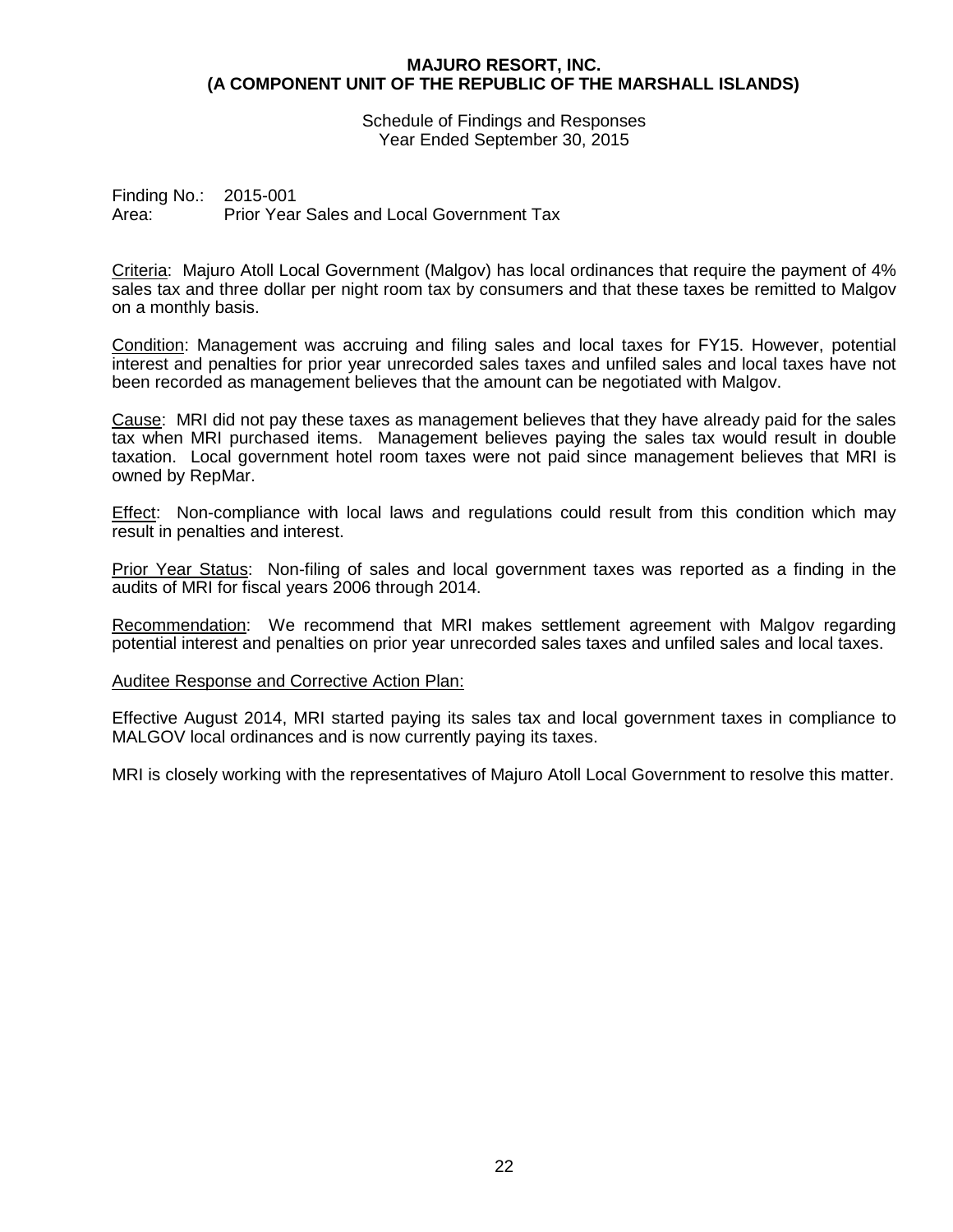Schedule of Findings and Responses, Continued Year Ended September 30, 2015

Finding No.: 2015-002<br>Area: Financial **Financial Reporting** 

Criteria: Timely financial reporting should be facilitated by internal control conducive to the preparation and independent review of reconciliations of all significant general ledger accounts.

Condition: MRI did not close its fiscal year September 30, 2015 financial statements (trial balance and subsidiary ledgers) until March 31, 2016, which delayed the incorporation of MRI's financial statements into the Republic of the Marshall Islands.

Cause: The cause of the above condition is the lack of timely closing of year-end financial and reviews and reconciliations of all significant general ledger accounts.

Effect: The trial balance was not timely provided.

Prior Year Status: The lack of timely financial reporting was reported as a finding in the audits of MRI for fiscal years 2012 through 2014.

Recommendation: We recommend that MRI implement internal control procedures to facilitate timely general ledger reconciliation processes.

#### Auditee Response and Corrective Action Plan:

MRI has implemented internal control procedures for monthly reconciliations of Subsidiary Ledgers and General Ledgers. Based on our review of variances, the differences are mostly attributable to timing differences in postings therefore, adjusting entries have been made.

Management is trying to look at employing additional accounting staff to ease the workload within the department and implemented internal control procedures and facilitated preparations of reports on a timely matter. Timely review and reconciliations are performed regularly to ensure that any variances are resolved in an orderly manner and adjustments, if any, are reflected in the proper period.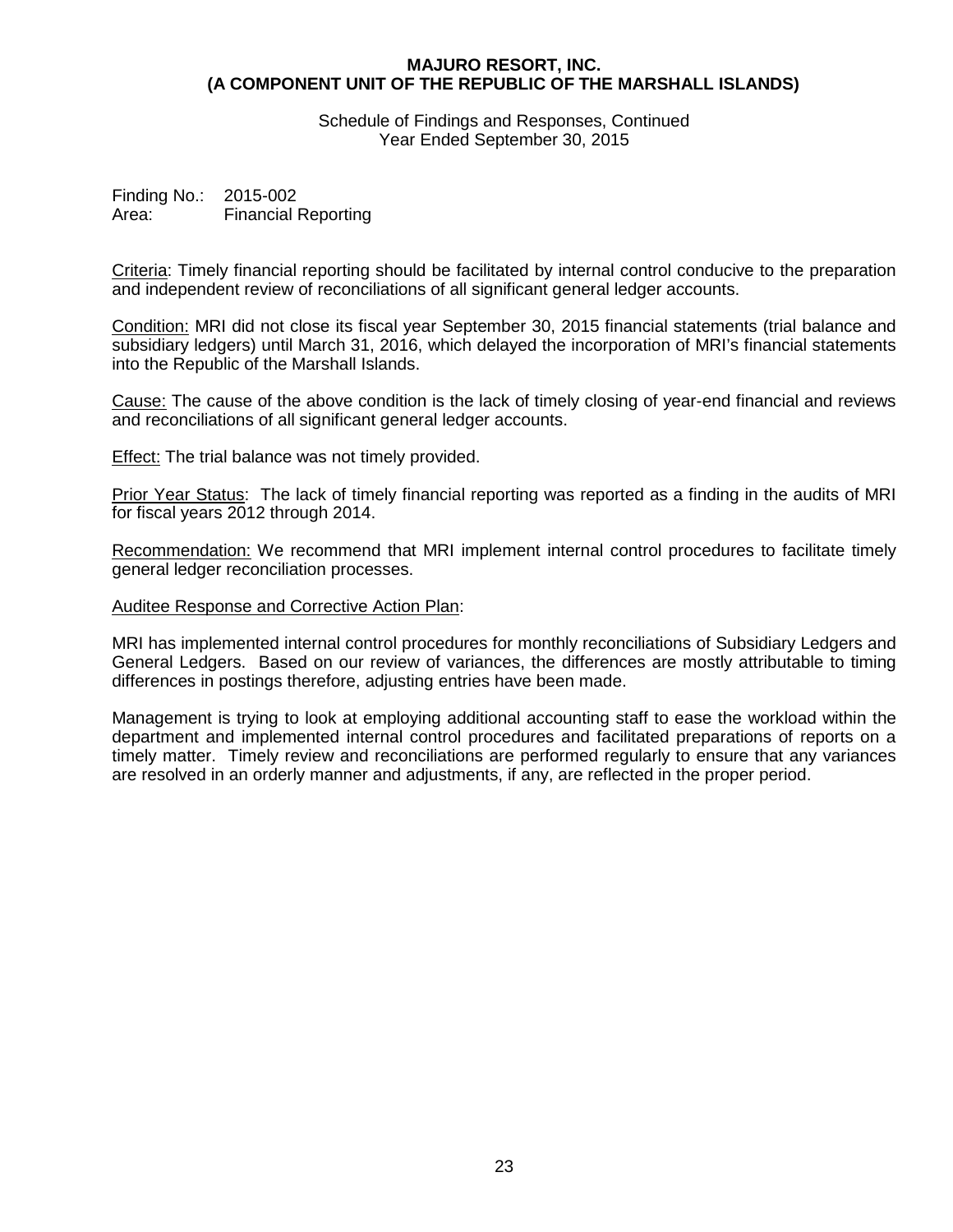Schedule of Findings and Responses, Continued Year Ended September 30, 2015

Finding No.: 2015-003<br>Area: Procureme **Procurement** 

Criteria: RepMar's Procurement Code states the following:

- (a) Section 124 unless otherwise authorized by law, all Government contracts shall be awarded by competitive sealed bidding.
- (b) Section 127 procurement of goods and services not exceeding \$25,000 may be made in accordance with small purchase procedures promulgated by Repmar's Policy Office; provided, however, that procurement requirements shall not be artificially divided so as to constitute a small purchase under this Section. Small purchase procedures are those relatively simple and informal methods for securing services, supplies, or other property that do not cost more than \$25,000. RepMar's Ministry of Finance has previously declared that if small purchase procedures are used, price or rate quotations shall be obtained from an adequate number of qualified sources.
- (c) Section 128 a contract may be awarded for a supply, service, or construction item without competition when it is determined in writing that there is only one source for the required supply, service, or construction item.
- (d) Section 129 notwithstanding any other provision of this Act, emergency procurement may be made when there exists a threat to public health, welfare, or safety under emergency conditions as defined in regulations promulgated by the Policy Office; provided, that such emergency procurement shall be made with such competition as is practicable under the circumstances. A written determination of the basis for the emergence and for the selection of the particular contractor shall be included in the contract file.

Condition: The following payments were not adequately documented to evidence compliance with the procurement process set forth in the criteria:

| Date of Invoice | Description                 | Invoice No. | <b>Acquired Cost</b> |
|-----------------|-----------------------------|-------------|----------------------|
| $09 - Dec - 14$ | 1 Unit of Teppanyaki Burner | 15-0635     | \$ 3,290             |
| 04-Jul-15       | Gabion for seawall          | 12275       | \$1,657              |

Cause: The cause of the above condition is a lack of planning and adequate internal control policies and procedures requiring documentation of procurement procedures and compliance with RepMar's Procurement Code.

Effect: The effect of the above condition is noncompliance with RepMar's Procurement Code.

Prior Year Status: The lack of compliance with RepMar's Procurement Code was reported as a finding in the audits of MRI for fiscal years 2013 and 2014.

Recommendation: We recommend that management establish adequate internal control policies and procedures requiring compliance with RepMar's Procurement Code.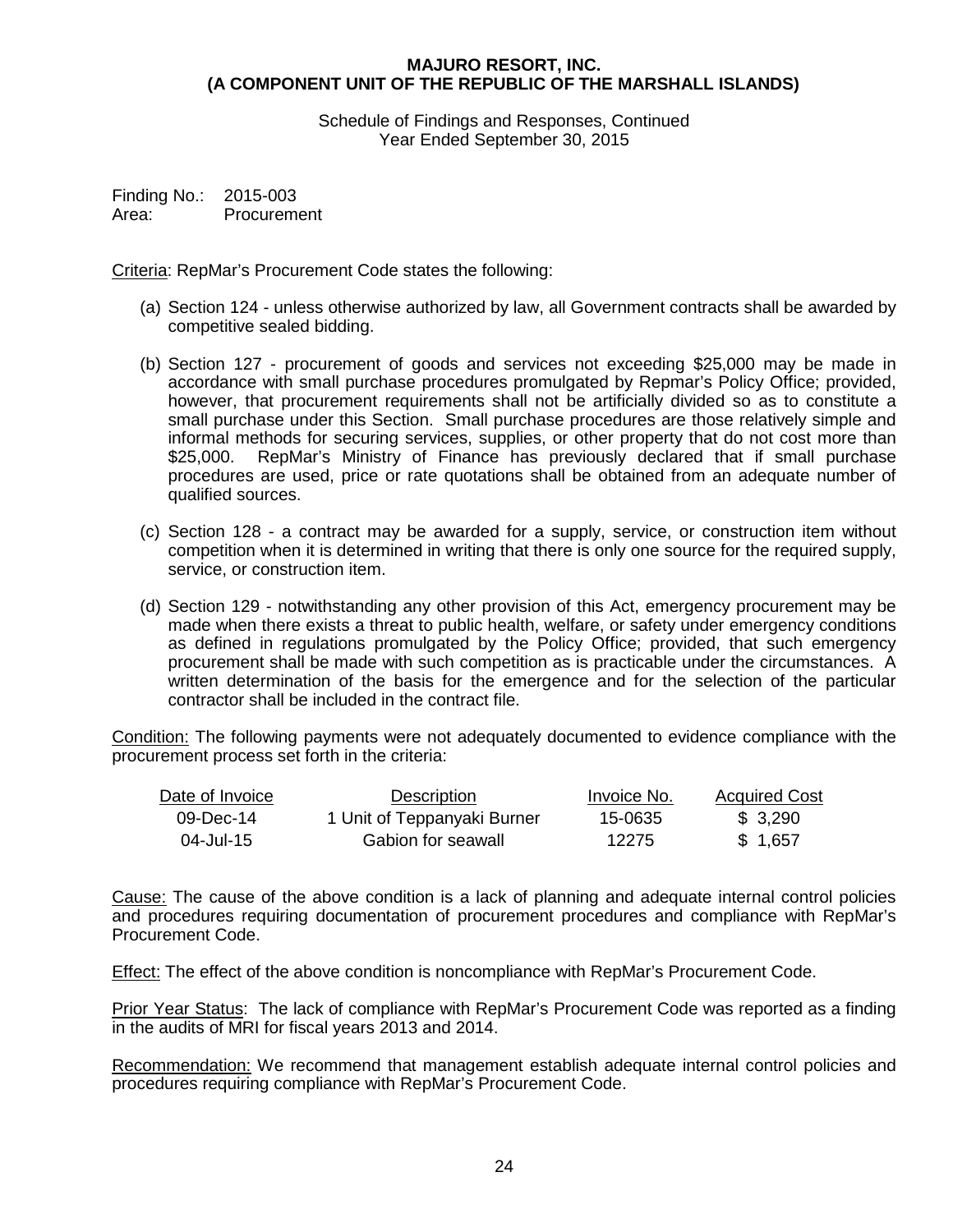Schedule of Findings and Responses, Continued Year Ended September 30, 2015

Finding No.: 2015-003, Continued **Procurement** 

## Auditee Response and Corrective Action Plan:

MRI's lack of compliance with the procurement procedure were caused by various factors such as (1) Limited product availability on island - not all vendors on island provide the products/services that the establishment needs (2) Time Constraint – there are purchases that are needed urgently from various repairs due to wear and tear especially when it comes to hotel maintenance.

MRI management recently designated a Property Service Manager who will oversee these purchases to make sure that documentation of procurement procedures is in compliance with RepMar's procurement code.